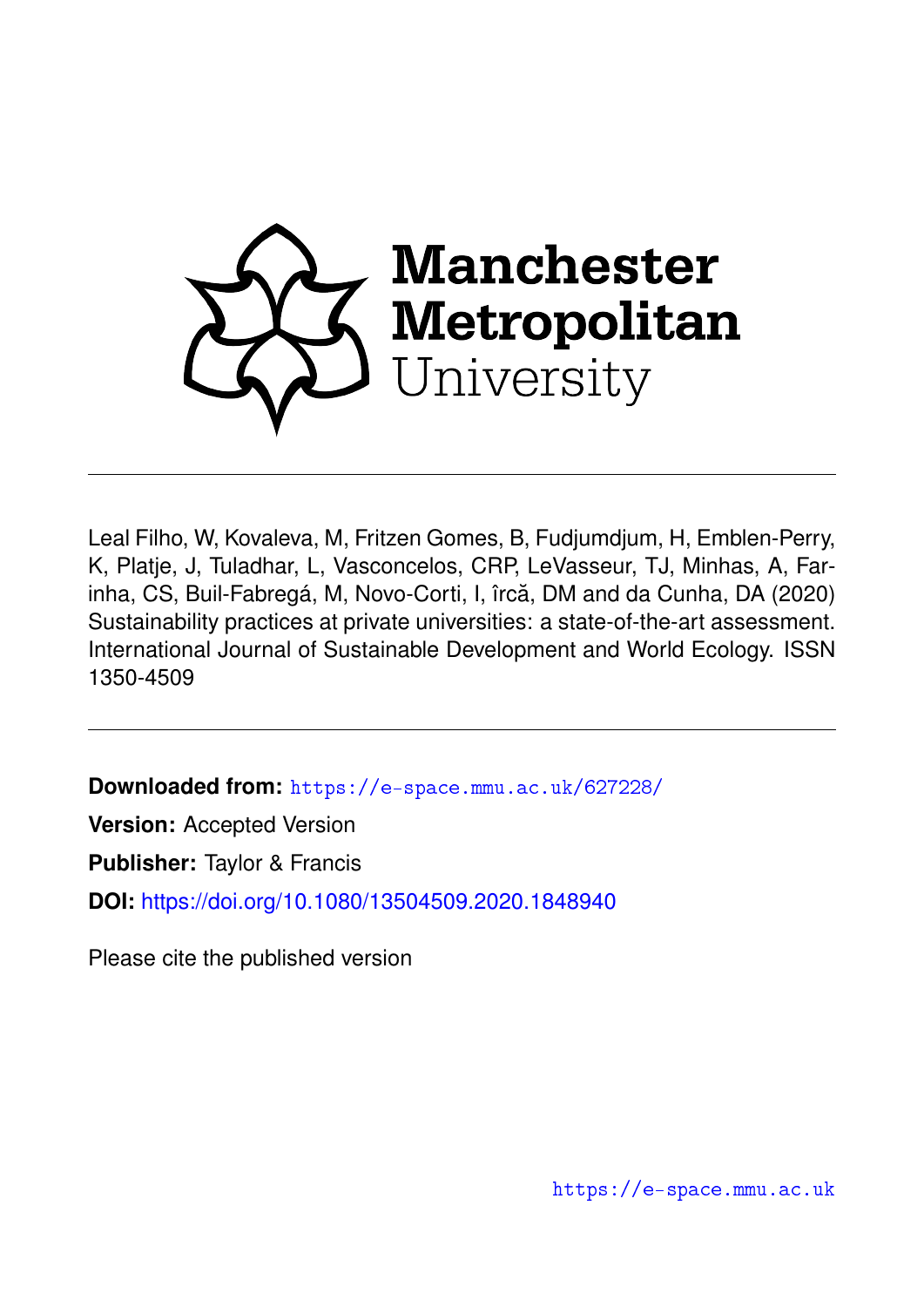# **Sustainability Practices at Private Universities: a state-of-the-art assessment**

Leal Filho W, Kovaleva M, Fritzen Gomes B, Fudjumdjum H, Emblen-Perry K,

Platje J, Tuladhar L, Vasconcelos CRP, LeVasseur TJ, Minhas A, et al.

# **International Journal of Sustainable Development and World Ecology 01 Jan 2021 DOI, http://doi.org/10.1080/13504509.2020.1848940**

## **Abstract**

Private universities are important actors in higher education, and also play a key role in the sustainability debate. But despite their importance, there a shortage of research on how sustainability is being implemented at private universities. Based on the need to address this gap, this paper investigates the nature and diversity of sustainability-based practices undertaken at private universities. It outlines the ways private universities see and perceive sustainability, and examines by means of a survey involving 10 universities from across all geographical regions which educate over 150.000 students, how these universities incorporate sustainabilityrelated practices, as part of their operations. The results suggest that, unlike their public counterparts, about half of the respondents stated that they do not have projects undertaken to promote sustainability in local communities or in their respective regions. Also, some private universities perceive themselves as leaders in sustainability in higher education, while some are still developing a more robust sustainability profile. The conclusions of the paper are that the special features related to sustainable development teaching and research at private universities need to be better identified, in order to involve them more on sustainability efforts. Also, whereas many of them are highly engaged on improving energy efficiency, reduce greenhouse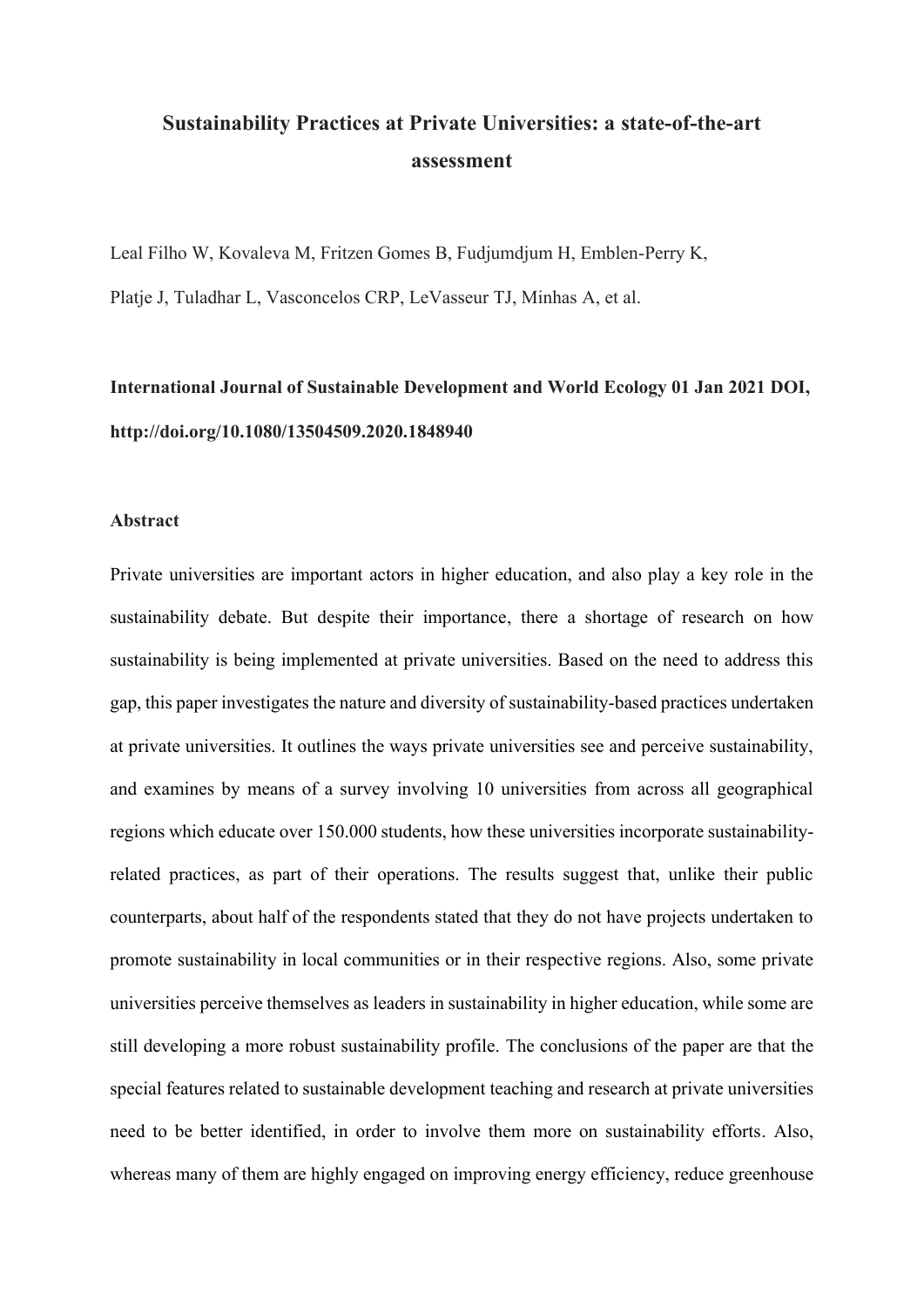gas emissions, promote sustainable water usage and promote sustainable landscaping, there is a need for them to also engage in other areas. Finally, private universities should engage on further efforts to increase their sustainability activities, which are beneficial to them in financial terms, as well as in respect of their image and the greening of their operations.

**Keywords:** sustainability practice, private university, sustainability in higher education, sustainable development network, sustainable university

# **1. Sustainability at Universities: the role of universities in promoting Sustainable Development**

Due to a strong emphasis on the use and depletion of natural resources, the current economic development model adopted by many countries cannot be considered sustainable and resilient. This has been the consensus worldwide for a long time. Over the years, sustainable development has become an ongoing issue, not only in the academic community but also among international organisations and governments (Paoli and Addeo 2018). In the late 1980s, the report "Our Common Future" called to humanity for action and established the concept of sustainable development, setting forth the formal idea that development must meet the present needs without compromising future generations, while considering the economic, social and environmental axes (WCED 1987; Paoli and Addeo 2018). Sustainable development is considered to have a key role in creating a promising future for human societies, and it can support the abilities to respond to pressing global challenges (Pirouz et al. 2020; Andrijevic et al. 2020). The COVID-19 pandemic is the greatest challenge humanity has faced since World War II (UN 2020a). Its impacts have reinforced economic development that considers ecological balance and preservation of human quality of life (UN 2020b; Pirouz et al. 2020), and never before has the sustainable development concept made so much sense.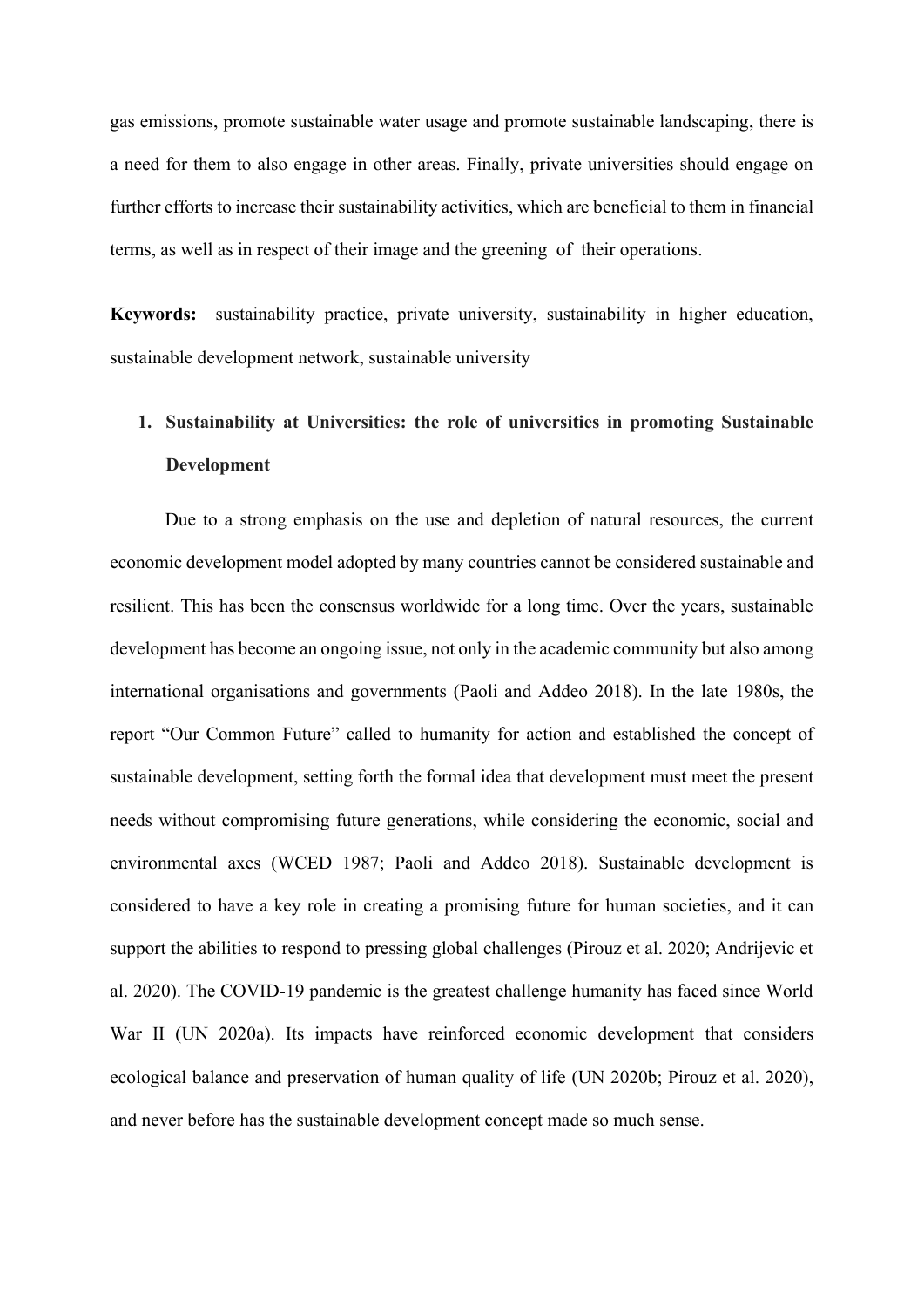As it involves different types of institutions, new models and values are imperative for sustainable development practice (Gore 2015; Stafford-Smith et al. 2017). The role of universities as agents of change in economic development is well known, but this context has led to a reflection on the possibilities that universities have in contributing to the transformation of societies, incorporating a sustainable perspective into their habitual practises (Leal Filho 2011; Wakkee et al. 2019).

Increasingly, higher education institutions around the world are including sustainability in their practices as a part of their institutional core (Ramos et al. 2015). Indeed, the 'advancement of sustainability through various functions such as education, research, and outreach will increasingly constitute a core mission for universities' (Beynaghi et al. 2016). Successful strategies have been reported for many years; however, universities still face many barriers in transforming sustainability in theory into practice, considering the lack in planning and the holistic integration of sustainability in their systems, the curriculum and research (Leal Filho et al. 2015; Leal Filho et al. 2017; Leal Filho et al. 2019a).

The implementation of the Sustainable Development Goals (SDGs) is a current global challenge. There are a number of complex actions to be undertaken in different socioeconomic contexts and geographic levels (local, regional, national and international) in a short period of time (Leal Filho et al. 2018; Plag and Jules-Plag 2019). Therefore, different sectors of society must be involved in the development of efficient and comprehensive alternatives. Higher Education Institutions (HEI) are able to lead such a process by producing novel knowledge and high impact research and by cooperating with companies and local communities (Leal Filho et al. 2018; Leal Filho 2020). It is through interconnected teaching, scientific and technological development, and extension programmes that universities may prepare future professionals and decision makers, such as entrepreneurs, teachers, community leaders, health workers, and politicians (Carvalho et al. 2017; Probst et al. 2019).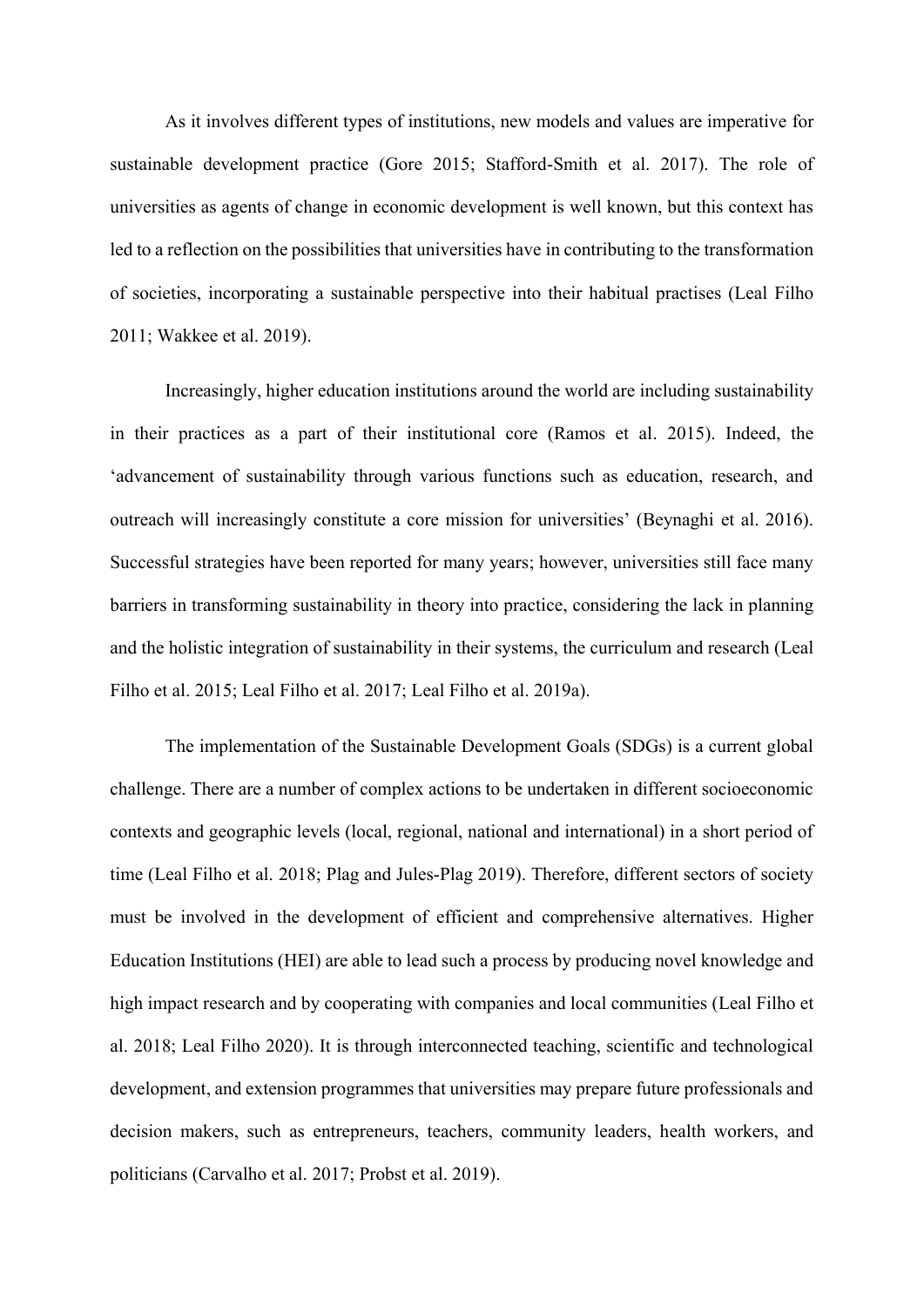To fulfil their role in promoting sustainability as a whole and the SDGs in particular, universities have established new paradigms focused on current and future social and environmental challenges (Lozano et al. 2013). In order to do so, these institutions have supported 'curriculum development, collaboration and social learning mechanisms' (Bayuo et al. 2020, p. 3). Regarding curricular innovation, the inclusion and deepening of the discussion on the SDGs in different courses should be highlighted. The approach used is transdisciplinary, since integration is more effective than offering isolated courses on the subject (Schneidewind et al. 2016). The use of problem-based learning techniques, for example, allows students to reflect on initiatives that meet real-world sustainability challenges. In this way, the joint work of academics and the community is encouraged, 'fostering the links between the theory and the practise of sustainability' (Leal Filho 2020, p. 835).

The number of HEIs committed to developing sustainable technologies in various areas of knowledge is increasing (Berchin et al. 2020). According to Leal Filho (2020, p. 835), for such an aim to be successful, there must be 'the existence of a robust research programme with externally-funded projects handling sustainable development matters'. In addition, these initiatives become especially relevant when they take regional aspects of SDGs into account. When considering local specificities, universities may achieve a greater engagement of different groups of social agents, making the exchange of knowledge easier and the public sustainability policies strong (Radinger-Peer and Pflitsch 2017; Leal Filho et al. 2019b).

Several universities have been actively promoting the SDGs, including action plans for the management of their resources, direction and organisation of activities, quality improvement of life on campus, and social innovations (Steinemann 2003; McMillin and Dyball 2009; Bauer et al. 2020; Bayuo et al. 2020). The efficient use of financial, natural, and human resources involves changes in campus operations, such as waste reduction, energy efficiency and reductions in the use of toxic substances to protect the health of staff and students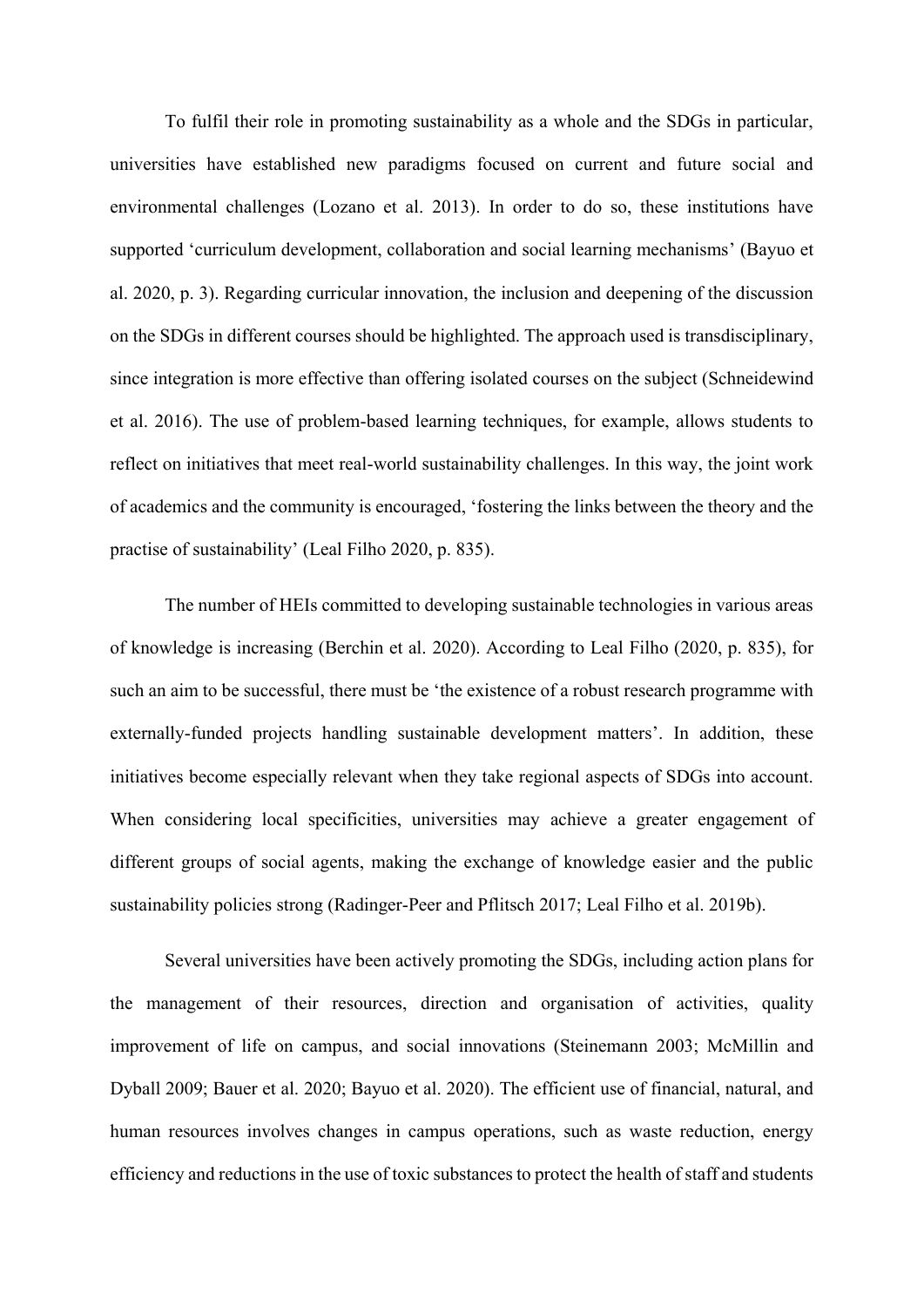(Steinemann 2003; Lo-Iacono-Ferreira et al. 2018). These practises result in benefits, such as increased revenue and productivity, improvement of the work environment and people's satisfaction, conservation of natural resources, and better relationships with the surrounding community.

### **2. Management practices at private universities**

#### *The function of private university and university governance*

Compared to public universities, it can be expected that private universities are more flexible and react more quickly to demands from external stakeholders. A reason for this is that they rely on students paying for their studies, which makes them more vulnerable to demographic changes and changes in funding for their day-to-day operations. The impact on teaching and sustainability practises may differ, depending on the requirements from the labour market. In particular, private business schools aim to deliver students ready for functioning in the current economic system and to fulfil the requirements of the large employers (e.g., Smith 1994; Molho 1997; Ehrensal 2001; Platje et al. 2019). This may not promote the inclusion of sustainability practices in the curriculum, as well as in university governance structure, strategic goals and management practises. As a consequence, 'delicate diplomacy [is required] to circumvent entrenched beliefs and vested interest in students and universities' (Platje et al. 2019, p. 1221).

Creating a sustainable university may be a real challenge, as the governance structure is complex, potentially even an 'organized anarchy (Cohen et al. 1972), characterised by overarching government priorities and temporal factors (Gohari et al. 2019), a fuzzy or opaque use of technology, and unclear institutional culture. These aspects may conflict with governance structures and institutional strategies to limit the integration of academic activities into societal development (Gohari et al. 2019). Governance structures are moving from the traditional concept of the university as a 'republic of scholars' to a 'stakeholder organisation' characterised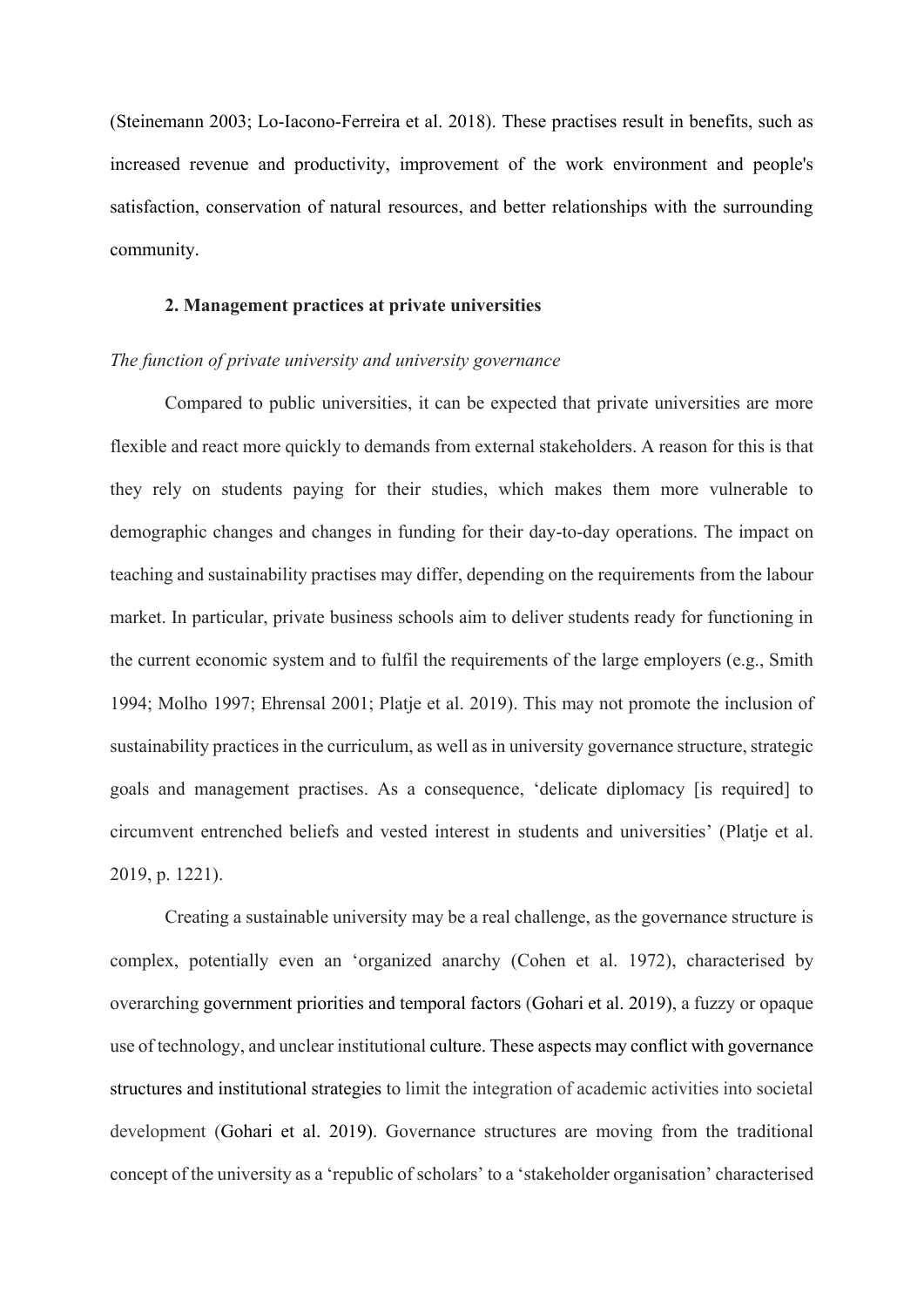by conflicting challenges of academic freedom and decision making taking place within hierarchical structures (Bleiklie and Kogan 2007). Such complex governance structures may also influence the commitment of staff to the development of the university: it may be weak when personal research and teaching interests prevail.

As in many organisations, goals may be myopic within universities, while there may be a lack of reflection on long-term sustainability issues as well as on the justification of decisions (Alvesson and Spicer 2012; Platje et al. 2019). While universities are supposed to provide benefits for people and society, the complex governance structure may lead to ignorance of this aim (Van Dam and Webbink 2020) or, where it is recognized, the ability to resource and implement it. The conflict of long-held institutional dynamics and the growing short term organisational goals (number of students, satisfying funders, economic goals, etc.) create a huge challenge in developing internal sustainability practises, such as environmental health and gender practises, as well as supporting wider societal development.

## *The availability of funding at private and public universities*

The considerable efforts to support sustainability practises at HEIs have made significant progress in recent years. The adoption of sustainable practises in institutions seems to be connected to the issues of finance (Vagnoni and Cavicchi 2015). Ambitions to support sustainable and renewable energy practises by universities have led to significant increases in demand for financial support (Fitzgerald 2017). According to De Filippo et al. (2019), the primary source of funding for sustainability practices at Spanish universities came from European calls for projects. The report of the Centre for Technological Development in the industry in the Seventh Framework Programme (FP7.2007-2013) ranked Spain in sixth place according to funding received (after Germany (17.8%), United Kingdom (17.2%), France (12.5%), Italy (9.3%) and Netherlands (8.4%)) as it had under FP6 (De Filippo et al. 2019).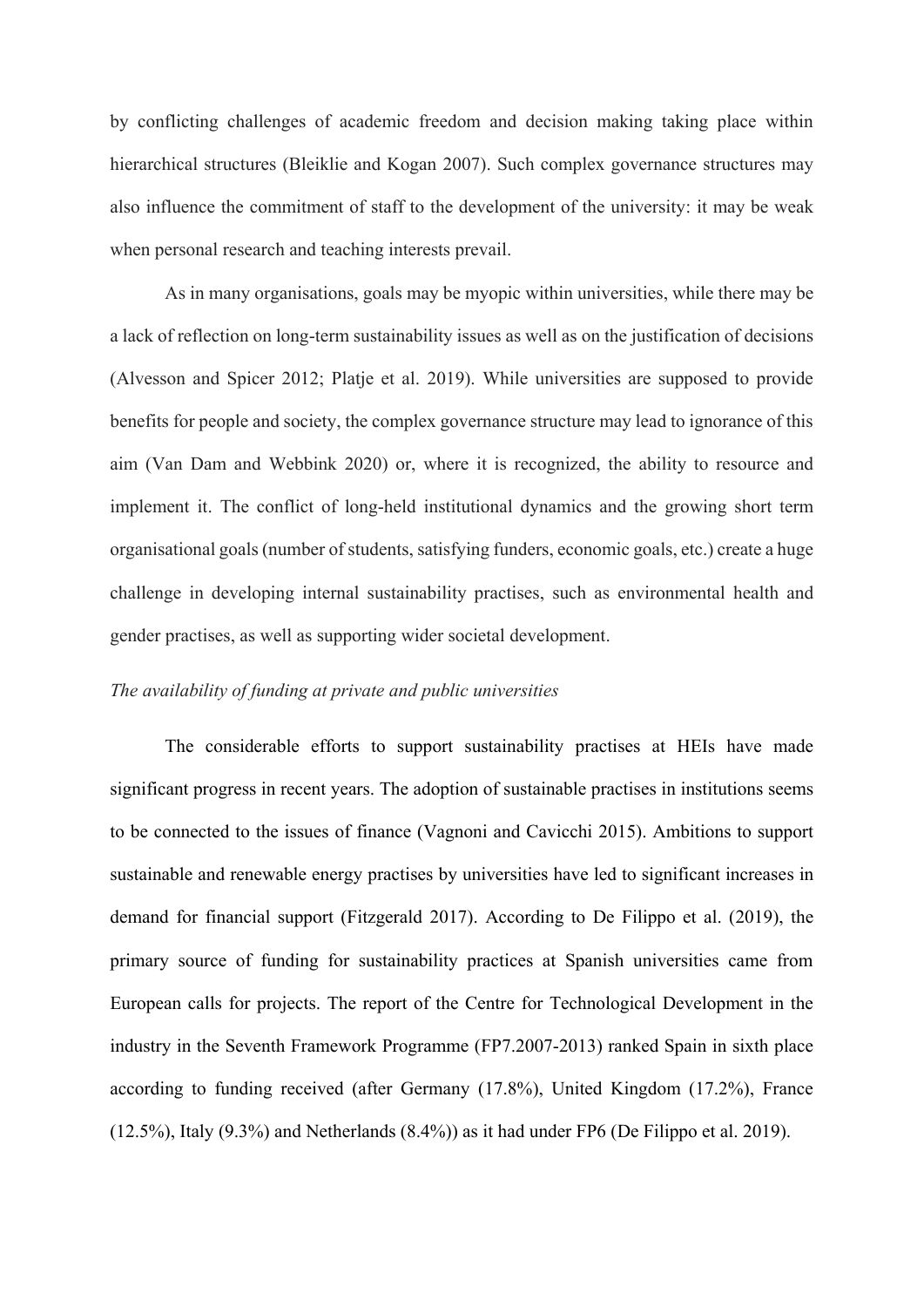Funding for universities can be a driver for sustainable management practises and practical interventions. Public institutions, which are primarily funded through state taxes, are subject to contractual pressure to implement sustainable management practises in response to the receipt of public money, whilst private institutions are subject to less external stakeholder pressure as they rely heavily on unconditional grant, endowments and donations. Some universities, particularly those in public-private partnerships, value the means and methods of funding for improving standard and quality practises (Al-Hanawi and Qattan 2019). Such contracts promote sustainability practises within the finance, design, development and maintenance of on and off campus facilities.

It should be recognised that countries are unique in how they structure funding for higher education. Where sustainability has made the highest gains in informing higher education, there are two dominant models—public or private funding. In the United States, for example, outside of the Ivy League universities, many of the leading HEIs are in some capacity public universities, where some percentage of the funding comes from the state government in the state where the university is located. Many of these funding streams are related to the US Morrill-Land Grant Acts of 1862 and 1890, which also open these universities to federal funding.

## *Health issues*

Health-related issues such as stress, anxiety and depression are common among university students (Bayram and Bilgel 2008; Prajapati et al. 2017). These issues may negatively impact their daily activities and impair their studies (Prajapati et al. 2017). Among the common health problems seen in the student population, mental and sexual health issues are also commonly found (Eisenberg et al. 2007; Bayram and Bilgel 2008; CDC 2012), especially in universities in developing countries. According to a study conducted in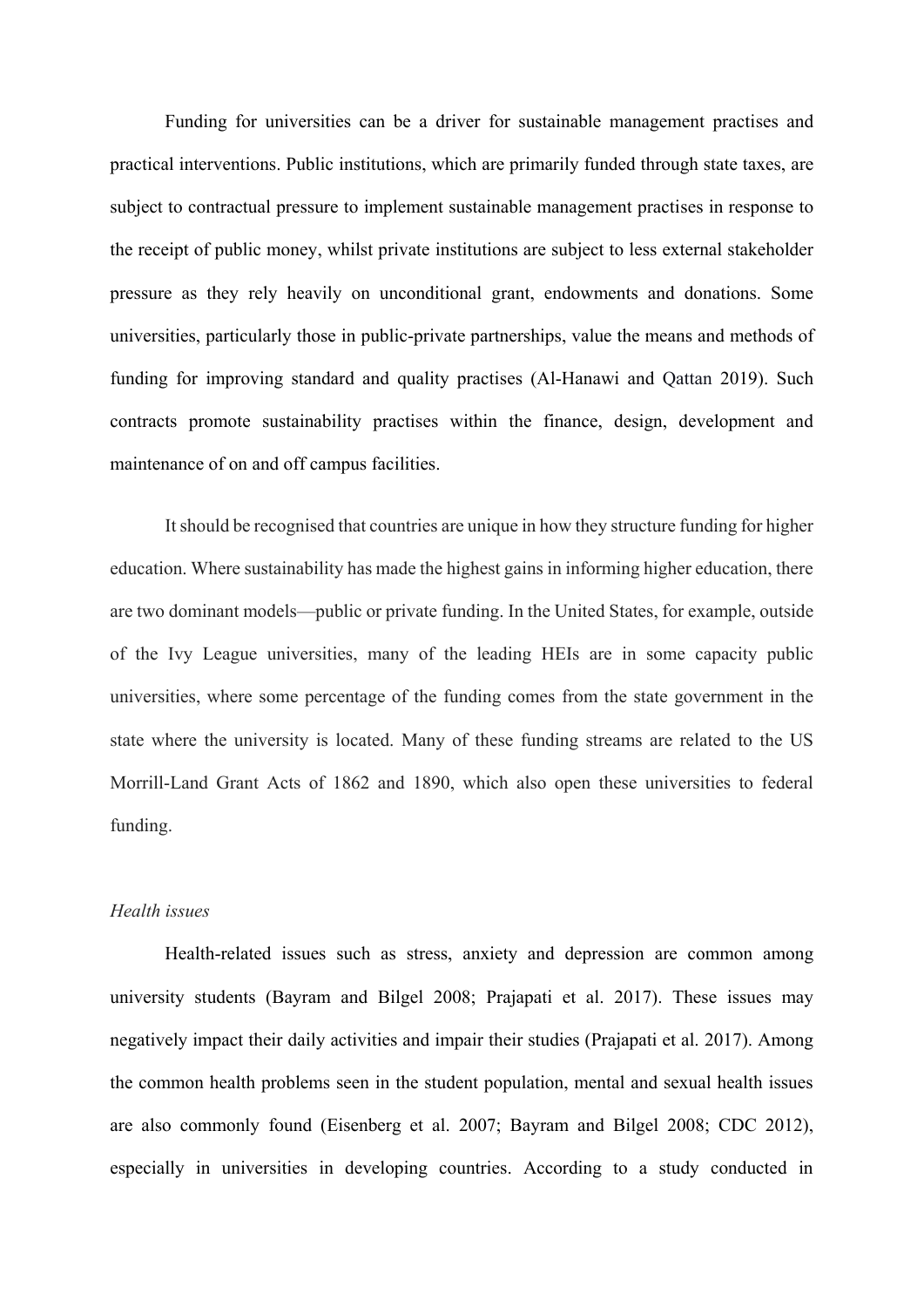universities of Pakistan, students and teachers tend to have a negative attitude while dealing with people with mental illness like Schizophrenia, depression, drug and alcohol disorders (Javed et al. 2006). Moreover, discussions about sexually transmitted diseases are still considered a taboo in Malaysia (Wong and Sam 2010). In addition, many studies suggest that university students are not fully aware of sexually transmitted infections in countries like Malaysia (Widjaja 2019), Nigeria (Oluwasola et al. 2019) or Pakistan (Khan et al. 2016). For example, a study conducted among private university students in Malaysia showed a limited knowledge about Human Papilloma virus (HPV) and its vaccine, with a majority of the respondents being female students (Widjaja 2019).

Studies have also shown that university students tend to have poor eating habits (Bipasha and Goon 2014; Yun et al. 2018). They tend to prefer junk foods and sugary soft drinks because of their easy accessibility and availability, thus often living rather unhealthy lifestyles (Baig et al. 2015) (Bipasha and Goon 2014). For instance, 98% of students in four private universities in Bangladesh admitted to consuming fast food (Bipasha and Goon 2014). However, it is not that students are completely unaware of the negative consequences of unhealthy food, such as obesity and other health-related complications. Rather, there seem to be gaps in knowledge concerning the prevention of such complications. Therefore, further and more specific research is needed to facilitate a deeper understanding regarding the perception of health problems in private universities.

In respect of sustainability, given the coming demographic contraction as the children of baby boomers have had fewer children who will soon be college age, many private universities are situating themselves to be leaders in this field. These universities have more flexibility in their marketing, operations, hiring, and governance structures as they are not beholden to state or national-level regulations related to funding and revenue streams. Given this unique situation, and also the added pressure to be financially solvent as a private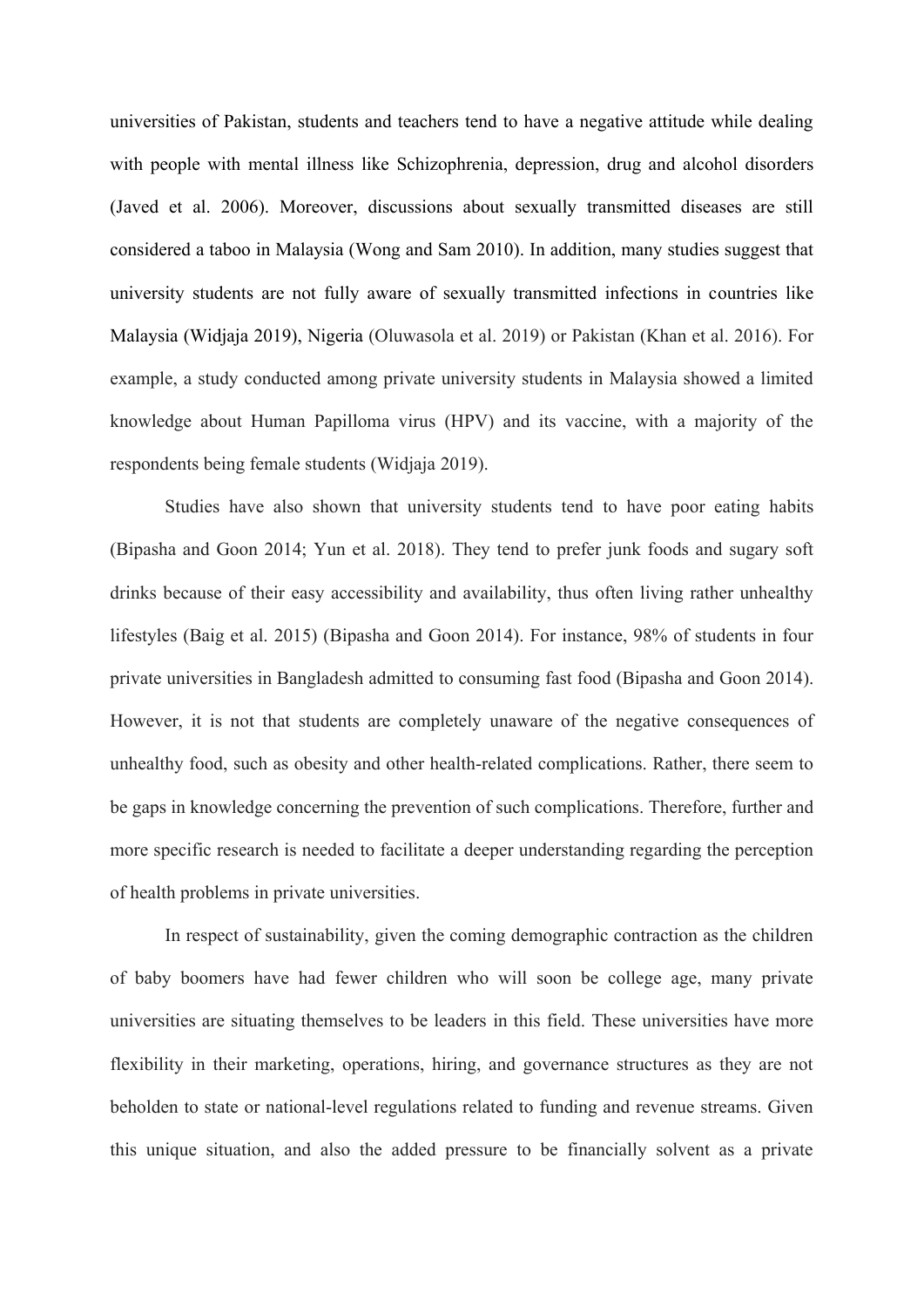enterprise, it is important to know how private universities are utilising sustainability to remain competitive, while also advancing what sustainability in higher education resembles.

This insight structured the methods of this article, which is a survey-based analysis of a sample of pre-selected private universities engaged in sustainability activities. They were selected based on three main criteria: their geographical distribution (covering various geographical zones), the extent of their sustainability activities and the existence of proper documentation, which may allow their work to be investigated. Their analyses activities are a mix of curricular, co-curricular, facilities, and procurement practices.

#### **3. Methods**

The aim of this paper is to investigate the nature and diversity of sustainability-based activities that are being undertaken at private universities. A key focus of the research's design is to outline the ways in which private universities address sustainability and to examine how these universities incorporate sustainability-related practices as part of their strategies, policies, actions, and operations. To attain the research aim, a cross-sectional descriptive research was carried out through a descriptive multiple-case study. Yin (2013, p. 45) defined case study as an 'empirical method that investigates a contemporary phenomenon in depth and within its realworld context'. The boundaries between the analysed phenomenon and the context may not be plainly evident. According to Saunders, Lewis, and Thornhill (2009) and Wiid and Diggines (2010), the purpose of descriptive research is to portray an accurate profile of studied events or situations to describe the research domain accurately and thoroughly.

The applied methodological procedure followed the model designed by Runeson, Höst, Rainer, and Regnell (2012), in which it is comprised of four stages: a) definition and planning; b) data selection/collection; c) data analysis; and 4) reporting, as shown in Figure 1.

*[Figure 1 near here]*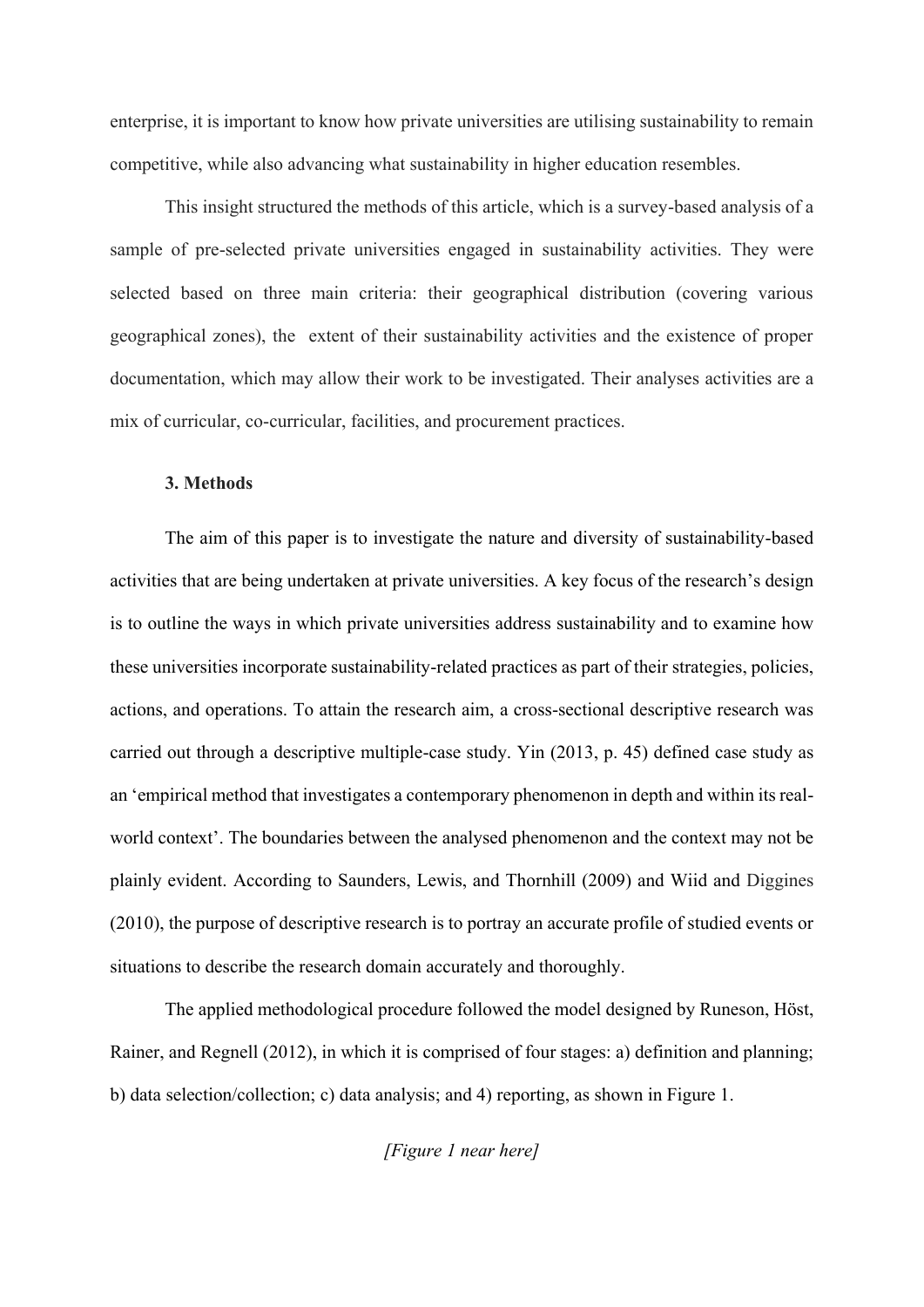In order to understand the sustainable practices at private universities, the study was led by a structured data collection roadmap to analyse the available data from the HEIs websites and sustainable development networks, in the case of those companies that were part of an association aimed at promoting the sustainable development of HEIs. Finally, the study also analysed reports on sustainability assessment tools sites, such as STARs and GRI.

The data collection roadmap (Annex 1) was composed of 19 questions divided into 5 sections. The first section comprises the characterisation of the HEIs. The second section regards the actions undertaken to include sustainability in learning, researching, and outreaching routines. The third section was devoted to campus operation and aimed to collect data regarding policies and actions related to reducing consumption, improving energy efficiency and water usage, promoting the sustainable management of landscape, green purchasing, reducing emissions, and adopting renewable energy fonts. The fourth and fifth sections aimed to collect data regarding sustainable development networks and assessment tools, respectively.

The methodology of this paper is tethered to the selection of 10 private universities from disparate geographical regions (Latin America, North America, Europe, India: Figure 2) attended by over 157,000 students from around the world (Figure 3). Their selection presents a representative sample of the broad ways in which higher education is engaging sustainability at international levels. Some of those chosen are domestic leaders in sustainability in higher education (Wake Forest University in the US, Pontifical Catholic in Brazil, Manipal and VIT in India [although the two HEIs in India would not be considered leaders when compared to their international peers in this study]), while some are still developing a more robust sustainability profile (WSB University, University of Monterrey, Regent's). Some were chosen for their size (Universidade Lusofona is the largest in Portugal), and others for their prestige (Jacobs) and the impact on emerging sustainability technologies that this prestige brings (MIT).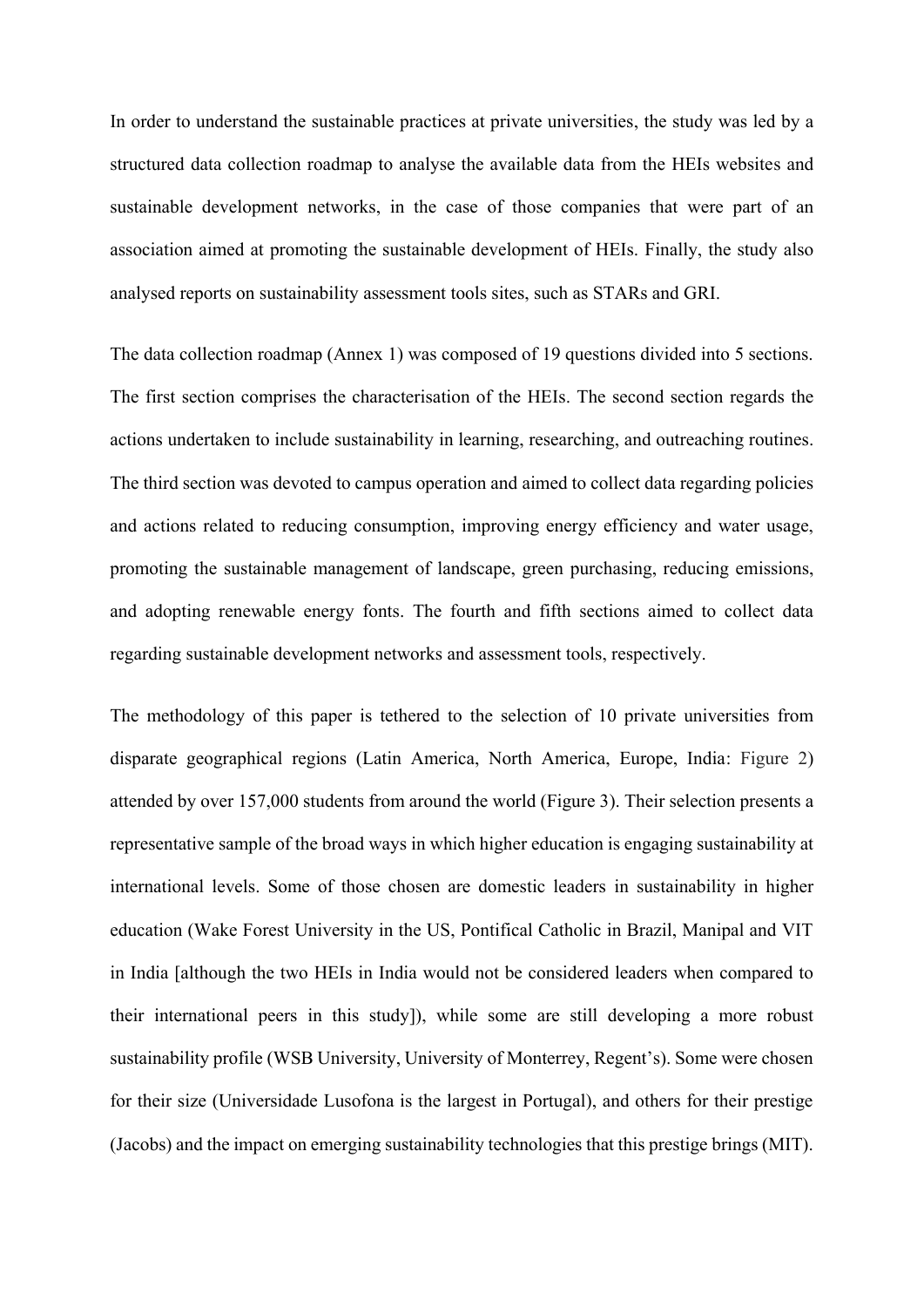All HEIs chosen are private universities and as such many maintain large donor networks, high endowments, and are nationally and internationally recognized for the quality of their education (MIT, Wake Forest, Jacobs). Graduates from these universities often end up in high-ranking domestic positions in the triple sector (government/civil society, for-profit, non-profit) and thus will have decision-making power in these sectors in the years to come. While outside the purview of this specific research project and article, further research questions related to these specific universities would consider longitudinal studies on how their respective students are exposed to sustainability through their matriculation into the respective institutions, and if this exposure facilitates the operationalization of sustainability in the triple sector as the careers of graduates progress.

*[Figure 2 near here]*

## *[Figure 3 near here]*

#### **4. Results and Discussion**

The type of the universities varies from private (Massachusetts Institute of Technology (MIT), Cambridge, Massachusetts, USA, Vellore Institute of Technology (VIT), India) to private, non-profit (Universidade Lusófona de Humanidades e Tecnologias (ULHT)), private, foundation and tuition driven (Wake Forest University (WFU), Winston-Salem, North Carolina, USA), private, non-profit, state-recognized university (Jacobs University Bremen (JUB) Bremen, Germany), charity (Pontifical Catholic University of Rio de Janeiro (PUC-Rio), Brazil), private, non-profit (Regent's University London, UK), private, trust (Manipal Academy for Higher Education (MAHE), India), and private, charity (University of Monterrey (UDEM), Mexico). The WSB University in Wroclow is a private university that is functioning within the framework of a holding of the WSB Universities in Poland.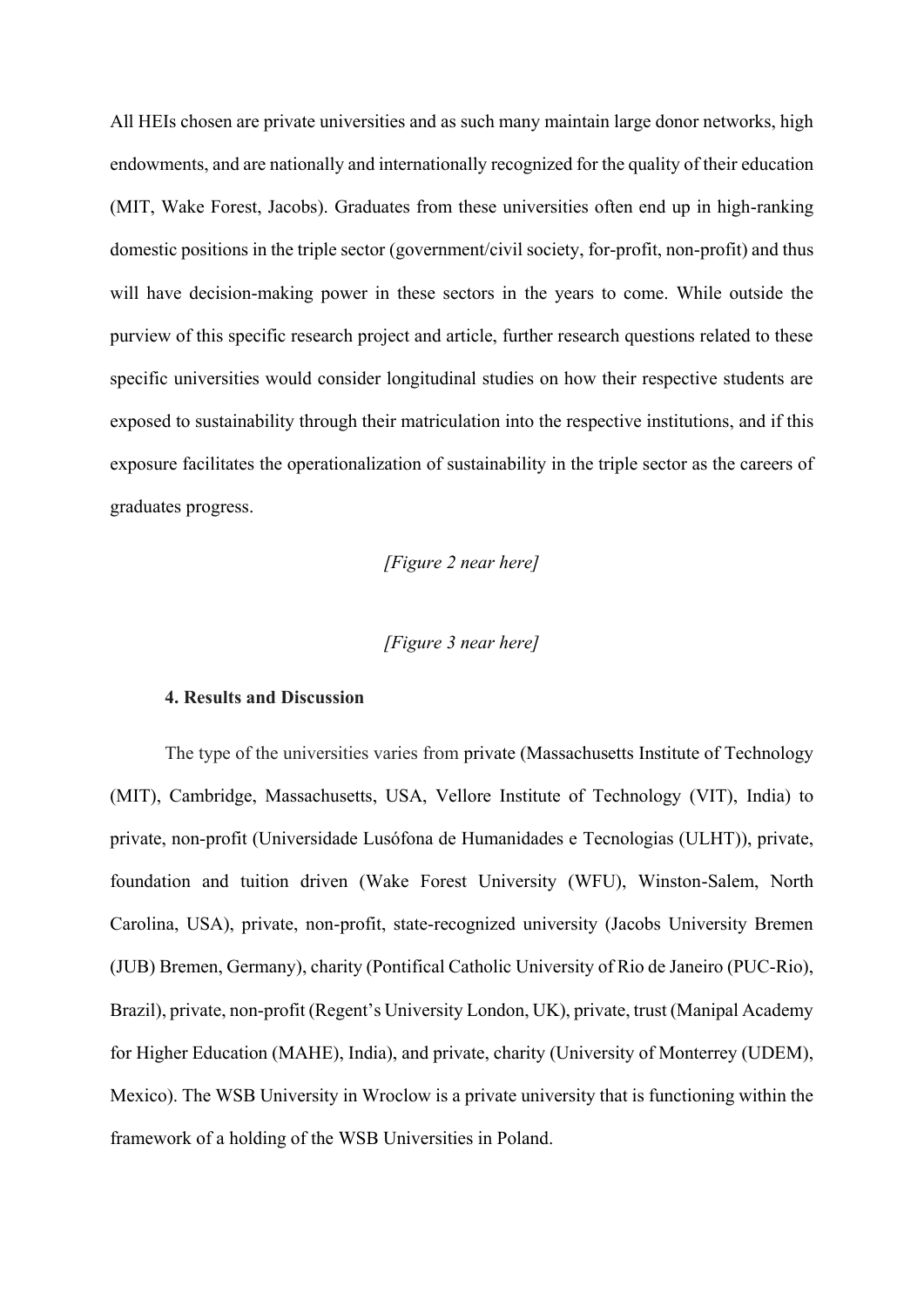The structure of the high academic administration at the universities differs in the number and type of positions occupied, and presumably in assigned responsibilities and functions. Table 1 includes a detailed structure of the universities' academic administration.

| University                                                                    | Number of people in<br>high academic<br>administration |                                                                                          | <b>Positions</b>                                                                                                                                                                                                                                                                                                                                                                                  |
|-------------------------------------------------------------------------------|--------------------------------------------------------|------------------------------------------------------------------------------------------|---------------------------------------------------------------------------------------------------------------------------------------------------------------------------------------------------------------------------------------------------------------------------------------------------------------------------------------------------------------------------------------------------|
| Universidade Lusófona<br>de Humanidades e<br>Tecnologias, Portugal            | $\overline{4}$                                         | $\sim$                                                                                   | Rector(1)<br>Vice-rector $(2)$<br>Director $(1)$                                                                                                                                                                                                                                                                                                                                                  |
| <b>WSB</b> Universities in<br>Wroclow. Poland                                 | 5                                                      | $\blacksquare$                                                                           | Rector(1)<br>Dean $(1)$<br>Vice-dean $(3)$                                                                                                                                                                                                                                                                                                                                                        |
| Massachusetts Institute<br>of Technology,<br>Cambridge,<br>Massachusetts, USA | 8                                                      | $\overline{\phantom{a}}$<br>$\blacksquare$<br>$\blacksquare$<br>$\overline{\phantom{a}}$ | President $(1)$<br>Chancellor (1)<br>VP of Research (1)<br>VP for Open Learning (1)<br>Provost $(1)$<br>EVP and Treasurer (1)<br>VP and General Council (1)                                                                                                                                                                                                                                       |
| Wake Forest University,<br>Winston-Salem, North<br>Carolina, USA              | N/A                                                    | $\blacksquare$                                                                           | President<br>Provost<br>Variety of deans                                                                                                                                                                                                                                                                                                                                                          |
| Jacobs University<br>Bremen, Germany                                          | 15                                                     | $\blacksquare$<br>$\blacksquare$<br>-                                                    | President/chairman of the executive<br>board $(1)$<br>Managing director (2)<br>Governor (12)                                                                                                                                                                                                                                                                                                      |
| Pontifical Catholic<br>University of Rio de<br>Janeiro, Brazil                | $\overline{7}$                                         | $\overline{a}$<br>$\overline{\phantom{a}}$<br>$\overline{\phantom{a}}$                   | Gran-chanceler (1)<br>Rector(1)<br>Vice-rector $(1)$<br>Specific vice-rector $(4)$                                                                                                                                                                                                                                                                                                                |
| Regent's University<br>London, UK                                             | $\overline{7}$                                         | $\blacksquare$                                                                           | Vice-Chancellor (Chair) (1)<br>Chief Operating Officer (1)<br>Deputy Vice-Chancellor (1)<br>Finance Director (1)<br>Pro Vice Chancellor / Director of<br>Human Resources (1)<br>Pro Vice Chancellor International<br>and Dean, Faculty of Business and<br>Management (1)<br>Pro Vice Chancellor Student<br>Experience and Dean of the Faculty<br>of Humanities, Arts and Social<br>Sciences $(1)$ |
| Manipal Academy for<br>Higher Education, India                                | 5                                                      | $\qquad \qquad \blacksquare$                                                             | Director $(1)$<br>Associate Director (2)                                                                                                                                                                                                                                                                                                                                                          |

Table 1 Structure of universities' high academic administration.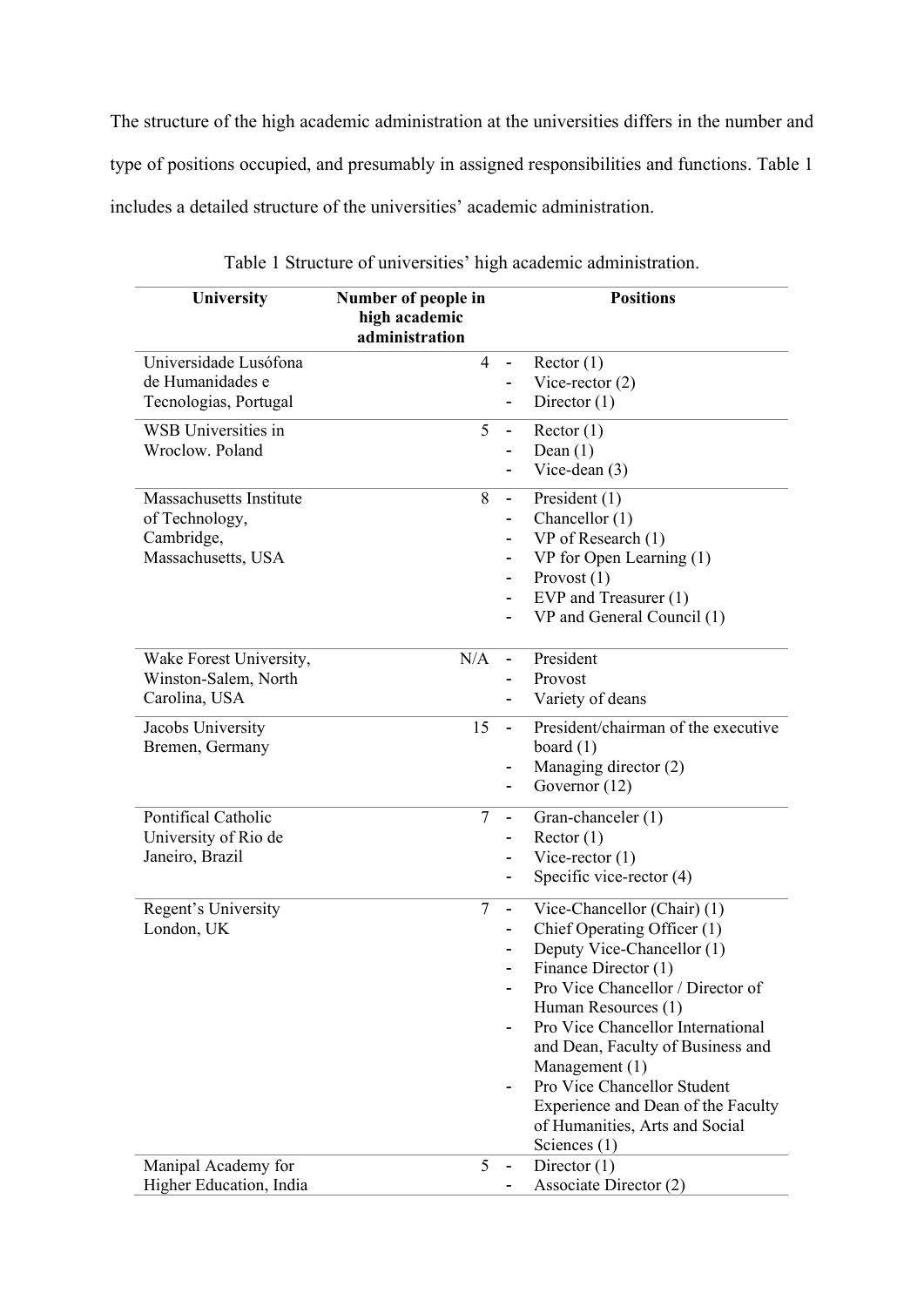|                          | - Vice Chancellor (1)           |
|--------------------------|---------------------------------|
|                          | - Pro Chancellor $(1)$          |
| Vellore Institute of     | $5 - \text{Vice-President (3)}$ |
| Technology, India        | - Vice-Chancellor $(1)$         |
|                          | - Pro-Vice-Chancellor (1)       |
| University of Monterrey, | 16 - Executive board            |
| Mexico                   |                                 |

Table 2 Universities' webpages on sustainability practices.

| University                               | Page on sustainability practices                 |
|------------------------------------------|--------------------------------------------------|
| Universidade Lusófona de Humanidades e   | https://www.ulusofona.pt/lusofona-verde          |
| Tecnologias, Portugal                    |                                                  |
| Massachusetts Institute of Technology,   | https://sustainability.mit.edu/                  |
| Cambridge, Massachusetts, USA            |                                                  |
| Wake Forest University, Winston-Salem,   | https://sustainability.wfu.edu/                  |
| North Carolina, USA                      |                                                  |
| Jacobs University Bremen, Germany        | https://www.jacobs-university.de/news/exploring- |
|                                          | sustainability-0                                 |
| Pontifical Catholic University of Rio de | http://www.nima.puc-                             |
| Janeiro, Brazil                          | rio.br/category/sustentabilidade/                |
| Manipal Academy for Higher Education,    | https://manipal.edu/mu/important-links/green-    |
| India                                    | manipal.html                                     |
| Vellore Institute of Technology, India   | https://vit.ac.in/about/Sustainability           |
| University of Monterrey, Mexico          | https://www.udem.edu.mx/en/vive/sostenibilidad   |

Despite having some type of statement on either the environment or sustainability (we recognise that environmentalism and sustainability are not the same thing) somewhere in their website (Table 2), and for some even in strategic plans and mission statements (Appendix A), the ability to readily access information about sustainability goals and practices on the web domains operated by each institution was not always easy. For example, the majority of the institutions did not have information readily available regarding teaching technologies that are adopted to improve student skills regarding sustainable development (ULHT, WFU, Regent's, MAHE, UDEM). Some institutions did have such information, but this was relegated to a description of a course or program where these skills were offered (WSB, MIT, VIT), or it suggested actions that students could take (JUB, PUC-Rio). No institution had a clear plan for using teaching technologies to improve student skills regarding sustainable development in the entirety of their curricula.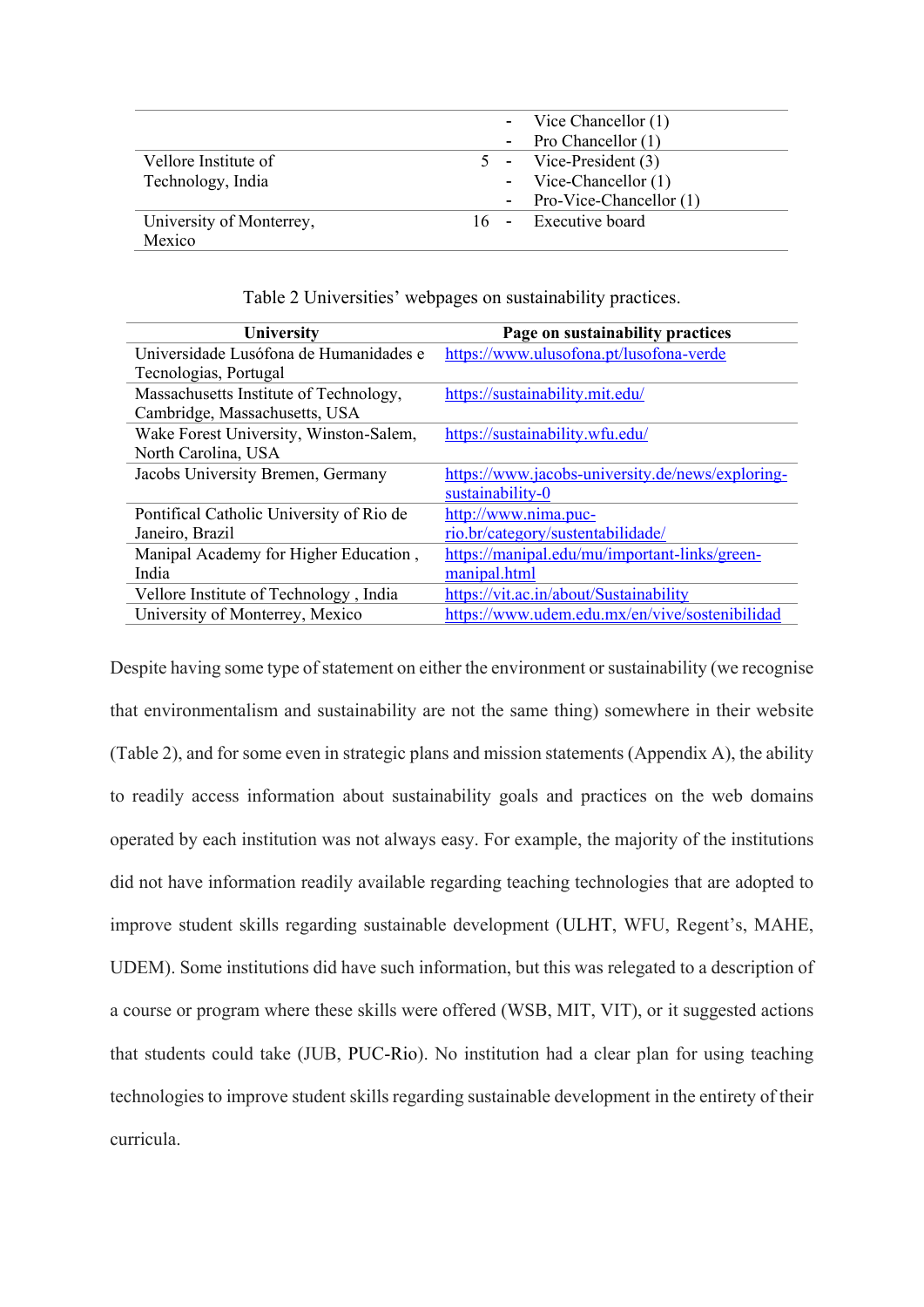The majority of the institutions did have information readily available regarding research for developing new technologies to boost sustainable development. Although a few did not (ULHT, Regent's, MAHE), many reported that they have a variety of faculty and centres or programmes devoted to researching and teaching sustainable development (WSB, MIT, WFU, JUB, VIT, UDEM). Some of these programs were devoted to applied research with partners in local communities (JUB, MIT, UDEM), and some engaged graduate students (PUC-Rio, WFU, MIT).

Specific research on whether these institutes had information readily available regarding external projects undertaken to promote sustainability in local communities or in their respective region found that half did not (ULHT, WSB, Regent's, MAHE, VIT). However, five of the HEIs do take this aspect of their institutional identity seriously. Quite a few institutions centred regional partnerships in their reporting/public presence/marketing/recruitment and invest significant resources into building these partnerships in support of sustainability, often with these partnerships benefitting student learning and research opportunities about sustainable development and design (MIT, WFU, JUB, PUC-Rio, UDEM).

When investigating whether or not there is information readily available regarding external project execution to promote sustainability in the productive/commercial/for-profit sector, it was found that five institutions did not provide such information (ULHT, WSB, Regents, MAHE, VIT). It was found that the same five from the prior question did (MIT, WFU, JUB, PUC-Rio, UDEM).

The selected universities develop and implement sustainability-related initiatives on their campuses: **Fehler! Verweisquelle konnte nicht gefunden werden.** summarises the policies and/or actions undertaken by the sample of analysed universities.

Table 3 Campus Operations Polices or Actions.

**Selected Universities**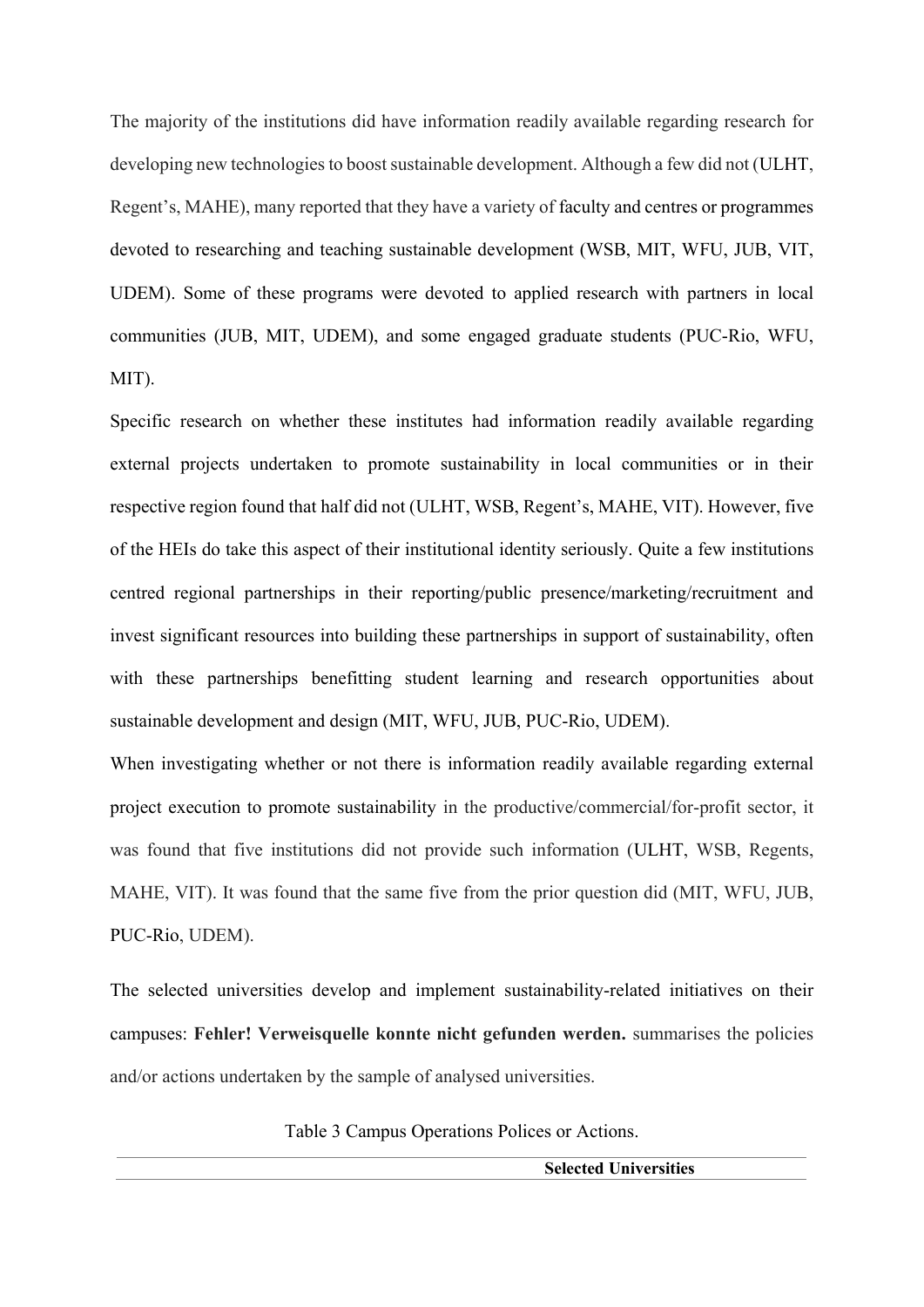| <b>Polices or Actions</b>                   | WSB | ДT | VFL | $\mathbb{B}$ | PUC-Ric | Regent's | <b>AH</b> |  |
|---------------------------------------------|-----|----|-----|--------------|---------|----------|-----------|--|
| To reduce consumption                       |     |    |     |              |         |          |           |  |
| On improving energy efficiency              |     |    |     |              |         |          |           |  |
| To adopt renewable energy sources           |     |    |     |              |         |          |           |  |
| To reduce GHG <sup>a</sup> emissions        |     |    |     |              |         |          |           |  |
| To promote sustainable water usage          |     |    |     |              |         |          |           |  |
| Towards sustainable food and diet practices |     |    |     |              |         |          |           |  |
| To promote green purchasing                 |     |    |     |              |         |          |           |  |
| To promote sustainable landscaping          |     |    |     |              |         |          |           |  |
| $CILC. C$ can para cos                      |     |    |     |              |         |          |           |  |

<sup>a</sup>GHG: Greenhouse gas.

#### *Policies or actions to reduce consumption*

Among the ten analysed HEIs, only WSB University has no available information regarding policies or actions to reduce consumption. Nine of them have implemented operational strategies or actions to reduce consumption. It is in line with the work of Findler, Schönherr, Lozano, and Stacherl (2018), according to which, the majority of the effort in HEIs assessment has a strong focus on measuring sustainability development performance in the core element of campus operations. The Universidade Lusófona de Humanidades e Tecnologias (ULHT) has been developing wide strategies regarding the reduction of the use of plastic, energy and water, and MIT has a broad program related to managing waste reduction and recycling. Similarly, the Pontifical Catholic University of Rio de Janeiro (PUC-Rio) cites sustainable consumption as one of their stated targets in the Environmental Agenda. Most of the universities carry out programs to reduce energy and water consumption.

# *Policies or actions on improving energy efficiency, to adopt renewable energy sources, and to reduce GHG emissions*

Energy efficiency, the adoption of renewable energy sources and the reduction of GHG emissions are considered central in implementing sustainable development practices into HEIs (Altan 2010; Larsen et al. 2013; Ramos et al. 2015).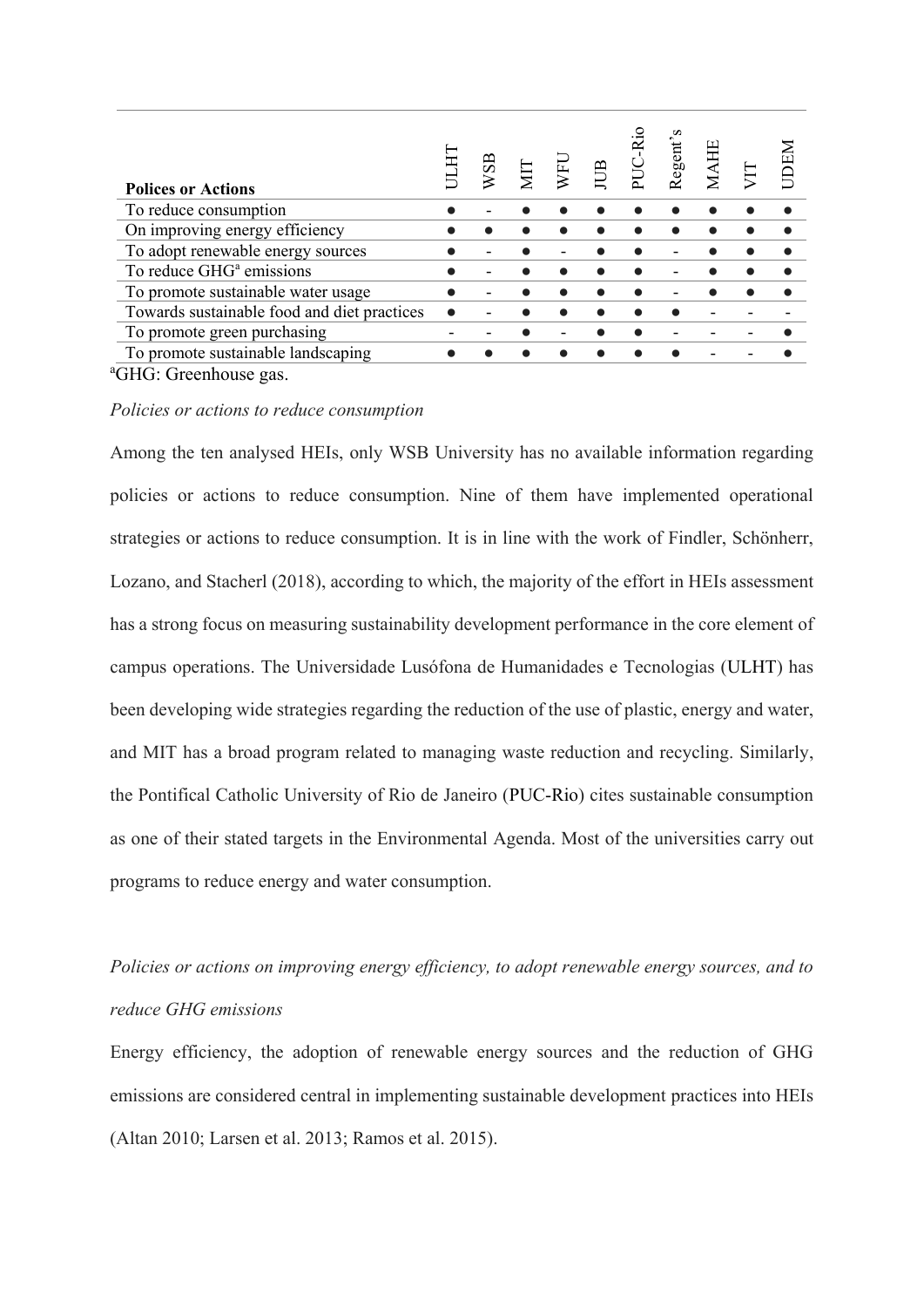The most current practices for improving energy efficiency adopted by the studied HEIs are the replacement of the lighting system with the use of led lamps and the installation of motion detection. WSB University, University of Monterrey, and Massachusetts Institute of Technology have invested in LEED-certified green buildings. Wake Forest University and Vellore Institute of Technology use solar thermal panels to provide domestic hot water. The Pontifical Catholic University of Rio de Janeiro and Vellore Institute of Technology have invested in the acquisition of low energy consumption equipment, such as private virtual desktop cloud infrastructure.

Pontifical Catholic University of Rio de Janeiro, MIT and University of Monterrey purchase part of their energy from companies that produce it from renewable sources. MIT and Jacobs University also invest in cogeneration by a natural gas plant on campus, and Vellore Institute of Technology, Manipal University, and Universidade Lusófona de Humanidades e Tecnologias practise cogeneration through a photovoltaic panels plant. The latter also has a geothermal climatisation system in two of its campus buildings.

Estimating greenhouse gas (GHG) emissions has become a cornerstone of campus sustainability. These estimations are crucial in settling and tracking climate-related sustainability goals for HEIs to create innovative climate policies (Thurston and Eckelman, 2011). The action undertaken by the analysed HEIs concerning GHG emissions are varied. For instance, Vellore Institute of Technology and Pontifical Catholic University of Rio de Janeiro encourage campus users to adopt bicycles or ride share to reduce emissions. Manipal University controls vehicle emissions on campus. In parallel, this university and the Universidade Lusófona de Humanidades e Tecnologias plant seedlings to offset emissions. Jacobs University considers the entire campus to be a reduced traffic zone. MIT and Pontifical Catholic University of Rio de Janeiro state that one of their targets is to neutralise pollutant emissions from campus operation and activities.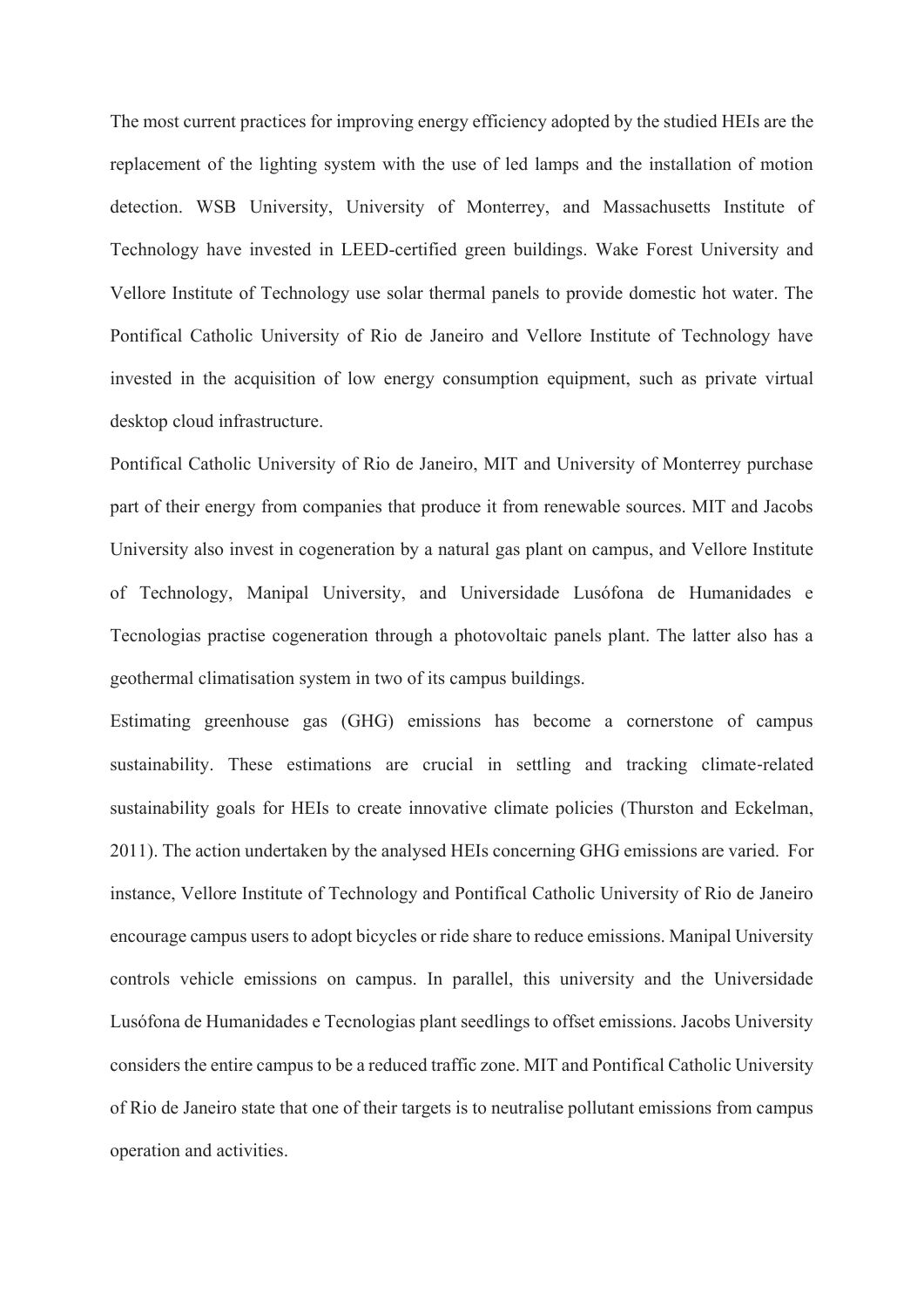## *To promote sustainable water usage*

Meireles et al. (2018) asserted that there are two categories of strategies for reducing the amount of water in buildings: (i) behaviour change and (ii) system change. While the former comprises mostly non-structural measures (e.g., education campaigns), the later encompasses structural measures such as water-efficient fixtures and retrofit appliances, rainwater harvesting and water re-use.

Wake Forest University, Jacobs University, and Pontifical Catholic University of Rio de Janeiro reported the adoption of educational campaigns to convince users to reduce the consumption of water on their campuses. Wake Forest also reported that design standards are in place for new facilities and for retrofitting the old ones. MIT, VIT, and MAHE treat and use storm water and waste water. Universidade Lusófona de Humanidades e Tecnologias and MIT deploy 'smart metered' irrigation systems around campus to conserve water. The University of Monterrey uses native plants in its gardens to reduce the need for irrigation.

## *Towards sustainable food and diet practices*

Most of the catering service at the HEIs is offered by a contracted company. MIT has selected a list of preferred campus caterers that meet the sustainability practices criteria, including the use of reusable flatware, serving dishes, etc.

The enterprises hired by Wake Forest University and by Regent's University demonstrate commitment to sustainability. One of the three cafeterias on campus at The Universidade Lusófona de Humanidades e Tecnologias provides alternative and healthy food. Jacobs University offers workshops to the students about sustainable food.

### *To promote green purchasing*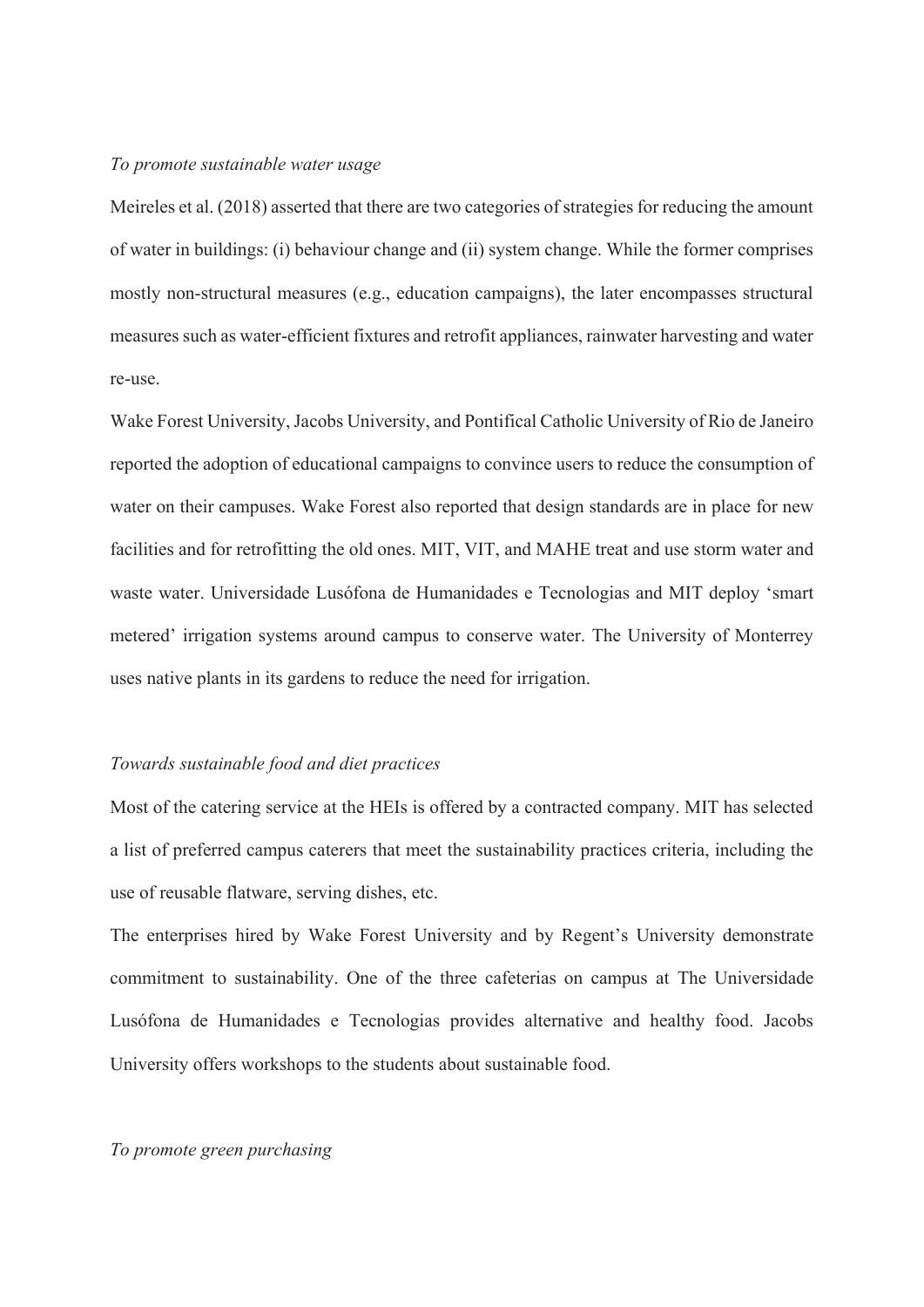Only four of the institutions analysed provided information on green purchases. MIT is the one with the most available data regarding this theme. It has published sustainability criteria relating to the purchasing of several products, such as chemically intensive services, IT products and suppliers, furniture, wood, and paper, among others. MIT has developed the MIT Sustainable Design Standard, which is based on LEED V4 and requires a minimum of Gold Certification for all new construction. The University of Monterrey hired a cleaning services company certified in terms of using sustainable products. The Pontifical Catholic University of Rio de Janeiro encourages the purchasing of sustainable materials. Jacobs University recommends that students look for second hand items to recycle.

## *To promote sustainable landscaping*

Some universities like Pontifical Catholic University of Rio de Janeiro were built in a forested area. Of the four institutions that indicated their green area, the largest is Wake Forest University with 100 acres, followed by MIT with 97 acres, and Jacobs University with 84 acres. The smallest green area is Pontifical Catholic University of Rio de Janeiro, with a green area of less than 1 acre. MIT has an inventory of trees and seeks to maximise use of the hydrologic system for the maintenance of campus vegetation on highly constrained fill soils. The University of Monterrey uses native plant species that are better adapted to local climate conditions. Universidade Lusófona de Humanidades e Tecnologias recognizes the importance of its green area in capturing CO2.

The results show that there are differences amongst the private universities concerning networks and assessments, regardless of their geographical region. Their characterisation concerning sustainability in the institutional documents seems to be important for their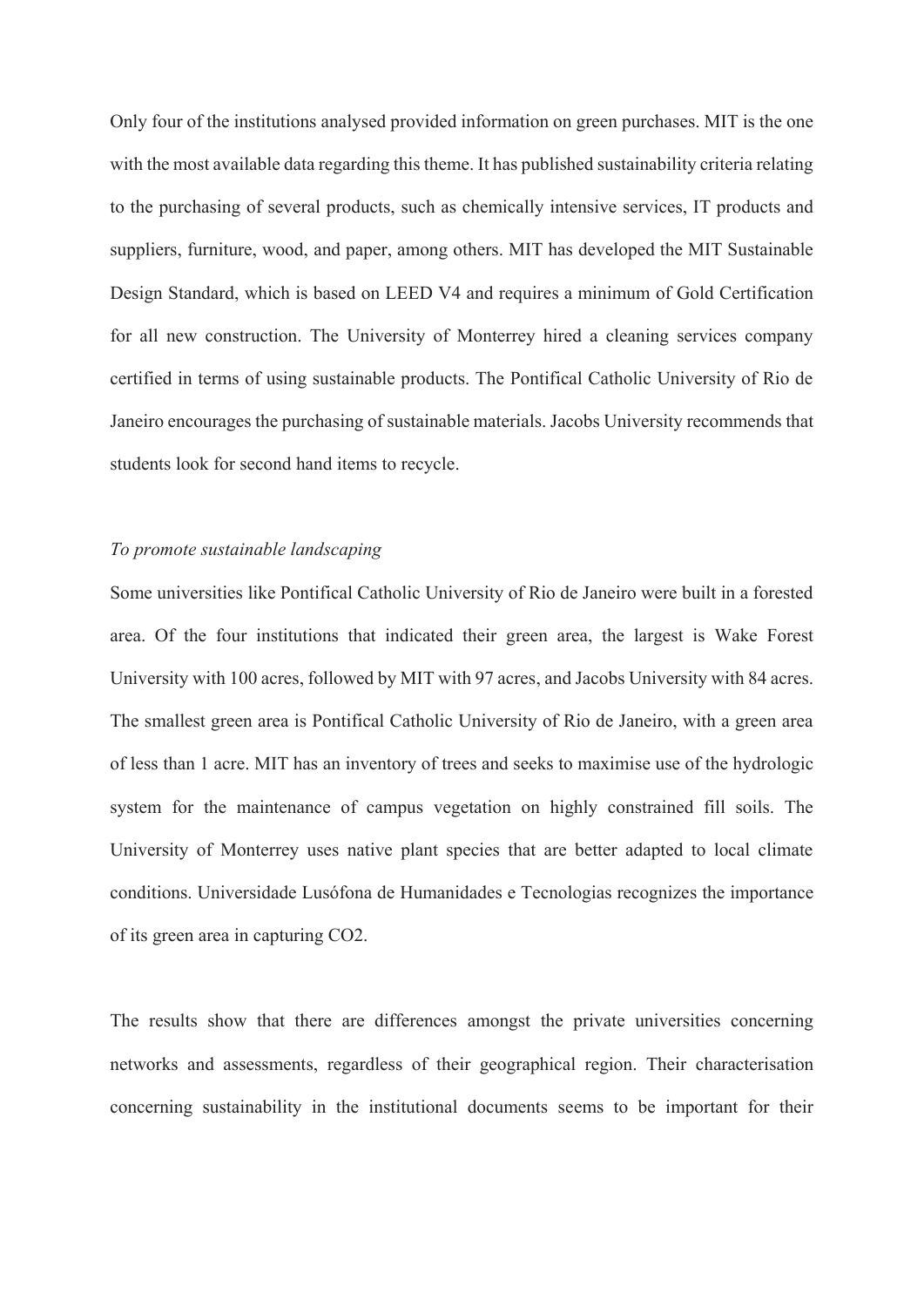implementation and commitment to sustainable development. The analysis is as follows and can be consulted in Table 4 and Appendix A.

Universidade Lusófona de Humanidades e Tecnologias (ULHT) is the largest private institution in Portugal. Despite mentioning sustainability in the strategic plan, ULHT´s adoption of sustainability in the mission, vision and goals are only peripheral (see Appendix A). This might explain the inexistence of a network for boosting sustainability as well as the lack of assessment (see Table 4).

Manipal Academy for Higher Education (MAHE) and Vellore Institute of Technology (VIT) present the same results. It seems that sustainability is addressed through their mission, vision, goals, and strategic plan, which are considered standard (see Appendix A). Nonetheless, they do not seem to take part in any network for boosting their sustainability, nor are they a part of an innovation ecosystem or even have an institutional framework to assess sustainability performance (see Table 4). This might be explained by the method of data collection or by the lack of available information.

Jacobs University Bremen (JUB) works with other institutions to promote and develop different projects of sustainable issues (see Table 4) as sustainability is addressed only peripherally in the strategic plan.

In WSB University in Wroclaw, sustainability is addressed through its mission, vision, goals, and strategic plan, and it is considered standard. Nevertheless, it does not seem to formally leverage a network for boosting its sustainability (even though lecturers are involved in many activities of the Baltic University Programme) or its assessment (see Table 4).

Sustainability is a core theme in Regent´s University, UK, as well as Pontifical Catholic University of Rio de Janeiro (PUC-Rio), as it is addressed in their strategic plans (see Appendix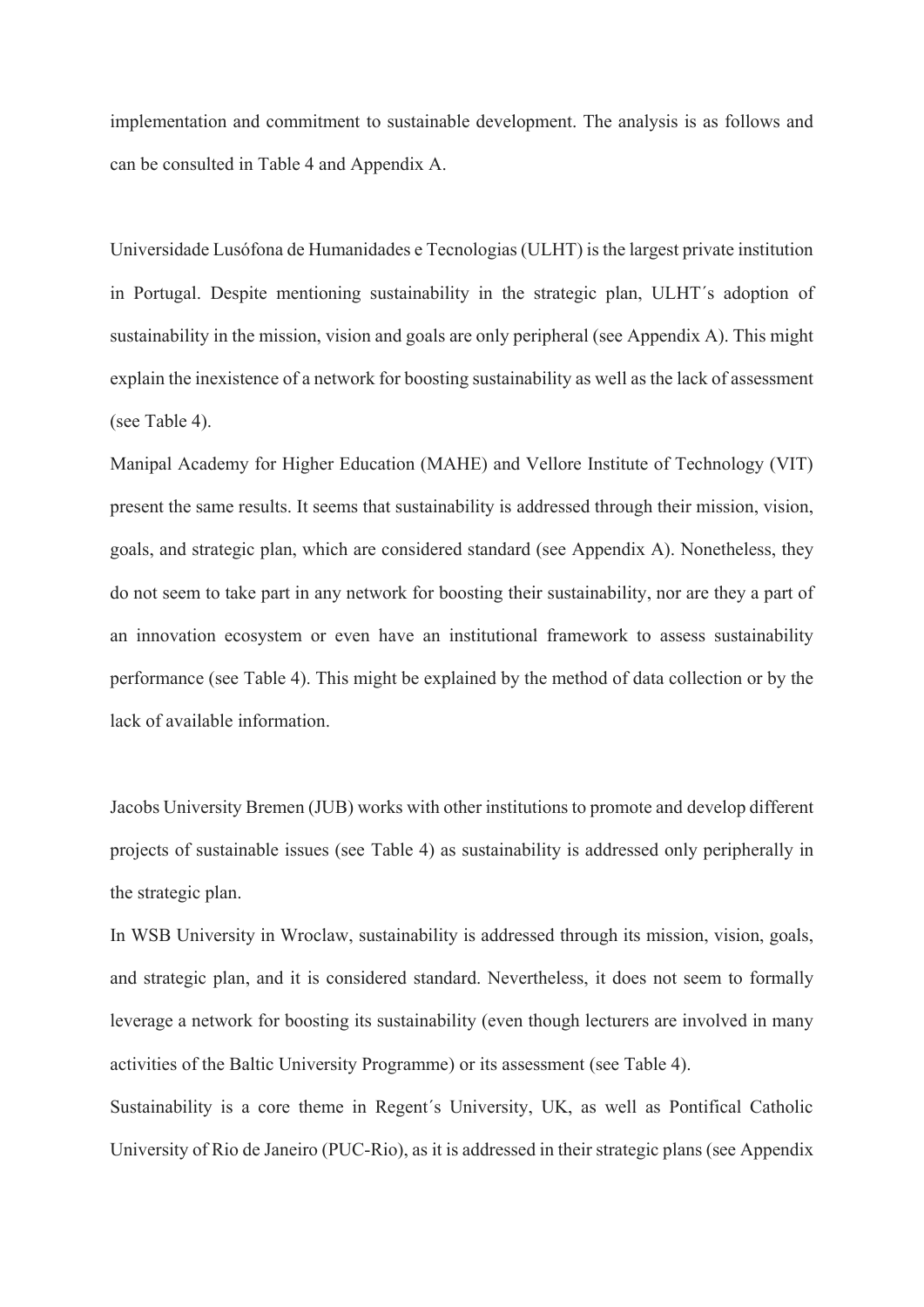A). In Regent´s, the assessment through the Environmental Management System (EMS), certified according to standard 14001, provides international recognition of the university's environmental performance and certification ISO 50001. For their implementation, a consultant was needed as 'these standards cannot be achieved without the co-operation of everyone involved, from the directorate, the academic staff and the students to the gardeners, cleaners, support contractors, and so on' (Green element 2020). There is no information concerning networks.

On the other hand, PUC-Rio has been coordinating the Environment and Sustainability Network since 2017 for boosting sustainability. The innovation ecosystem at PUC-Rio comprises Instituto Gênesis, which is a start-up and enterprise incubator housed at the university whose aim is to transfer knowledge from the university to society through entrepreneurial initiatives that value social inclusion, improvement in the local quality of life, and the preservation of culture (PUC-Rio 2020). 'Green Living Brasil' is an institute project that aims to develop new sustainable consumption habits that allow for the elimination of negative impacts caused by society on the environment, especially those resulting from the use of disposable plastic packaging and equipment. Additionally, the innovation ecosystem also includes the technology Parks Brasil. Despite all these initiatives, no assessment seems to be made (see Table 4).

At the University of Monterrey there seems to exist an adoption of sustainability, as the mission and strategic plan are standard and the vision and goals are peripheral (see Appendix A). This institution is part of the global community of STARS institutions, belongs to regional sustainability networks and research networks, and is included in an innovation ecosystem though partnership and consulting to incorporate sustainability in the community.

The institutional framework to assess sustainability performance is done internally. The university uses the STARS (AASHE 2020), Global Report Initiative (GRI) assessment tool and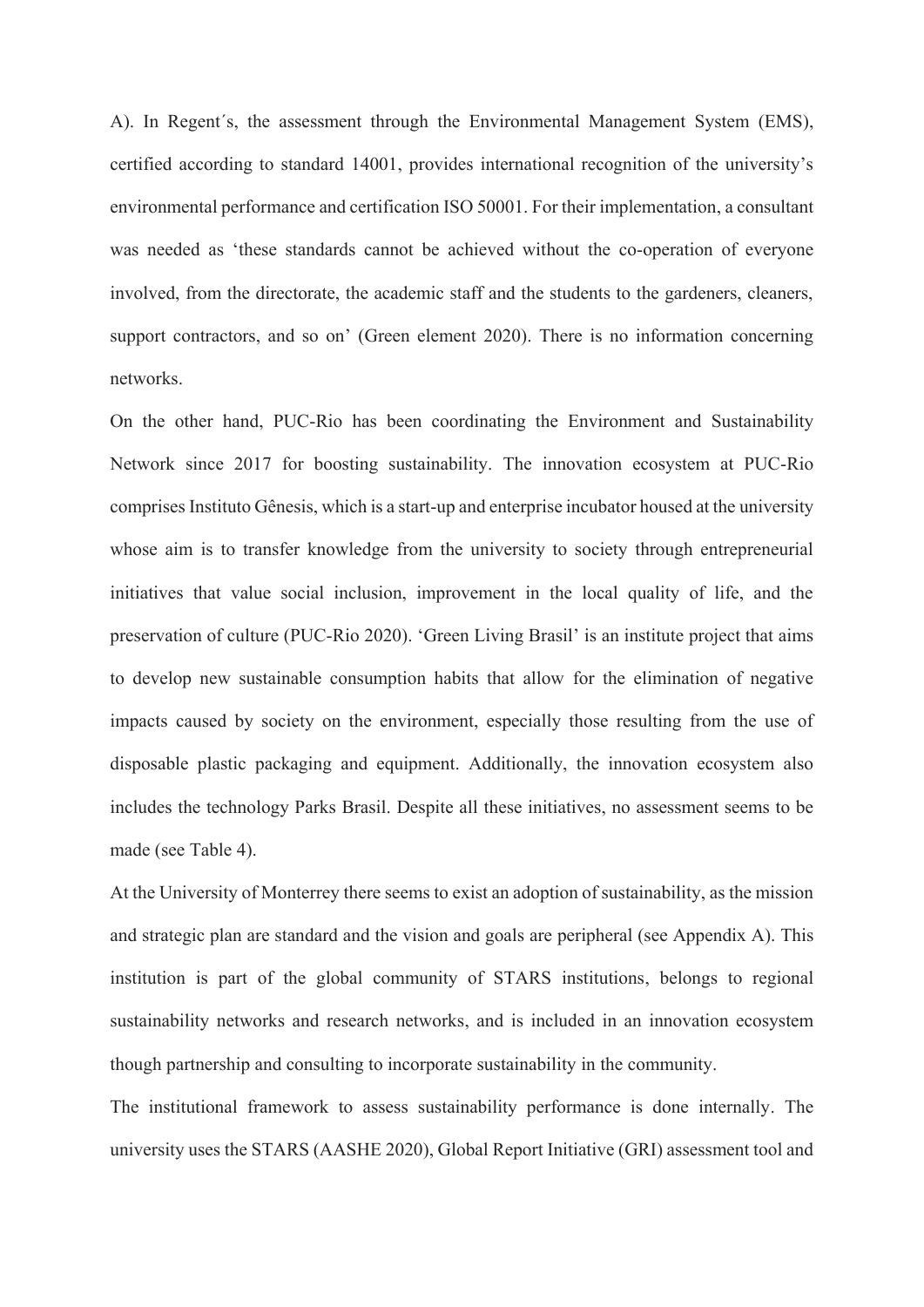performs internal benchmarks (see Table 4). GRI (2020) helps businesses and governments worldwide to understand and communicate their impact on critical sustainability issues, enabling real action to create social, environmental, and economic benefits for everyone. The GRI mode is used to assess, monitor, and report sustainability with a focus on the academic community, operations, teaching and impact on society, which seems to have some similarities with the Sustainability Assessment Questionnaire (SAQ) (Farinha 2020), which is an institutional framework that does not seem to be used by any of these ten universities.

At Wake Forest University (WFU), sustainability is addressed peripherally in the mission and goals and standardly through the vision and strategic plan (see Appendix A), where sustainability is explicitly mentioned. The university is part of the global community of STARS institutions, it belongs to regional sustainability networks and research networks, and incorporates an innovation ecosystem through incubators and centres, some of which incorporate sustainability (see appendix A).

The institutional framework to assess sustainability performance is done internally, and ASHE STARS and internal benchmarks are the sustainability assessment tools.

Sustainability is addressed peripherally through the mission, vision, goals, and strategic plan at Massachusetts Institute of Technology (MIT), USA but there is a network for boosting sustainability locally in Cambridge, as well as globally (see Table 2).

The institutional framework to assess sustainability performance is done internally by an Office of Sustainability, whose role is, among others, to develop the Sustainability Tracking, Assessment & Rating System (STARS) report for the Association for the Advancement of Sustainability in Higher Education (AASHE). This report is based on 74 indicators and 5 dimensions (academic, involvement of key actors, operations, planning and administration,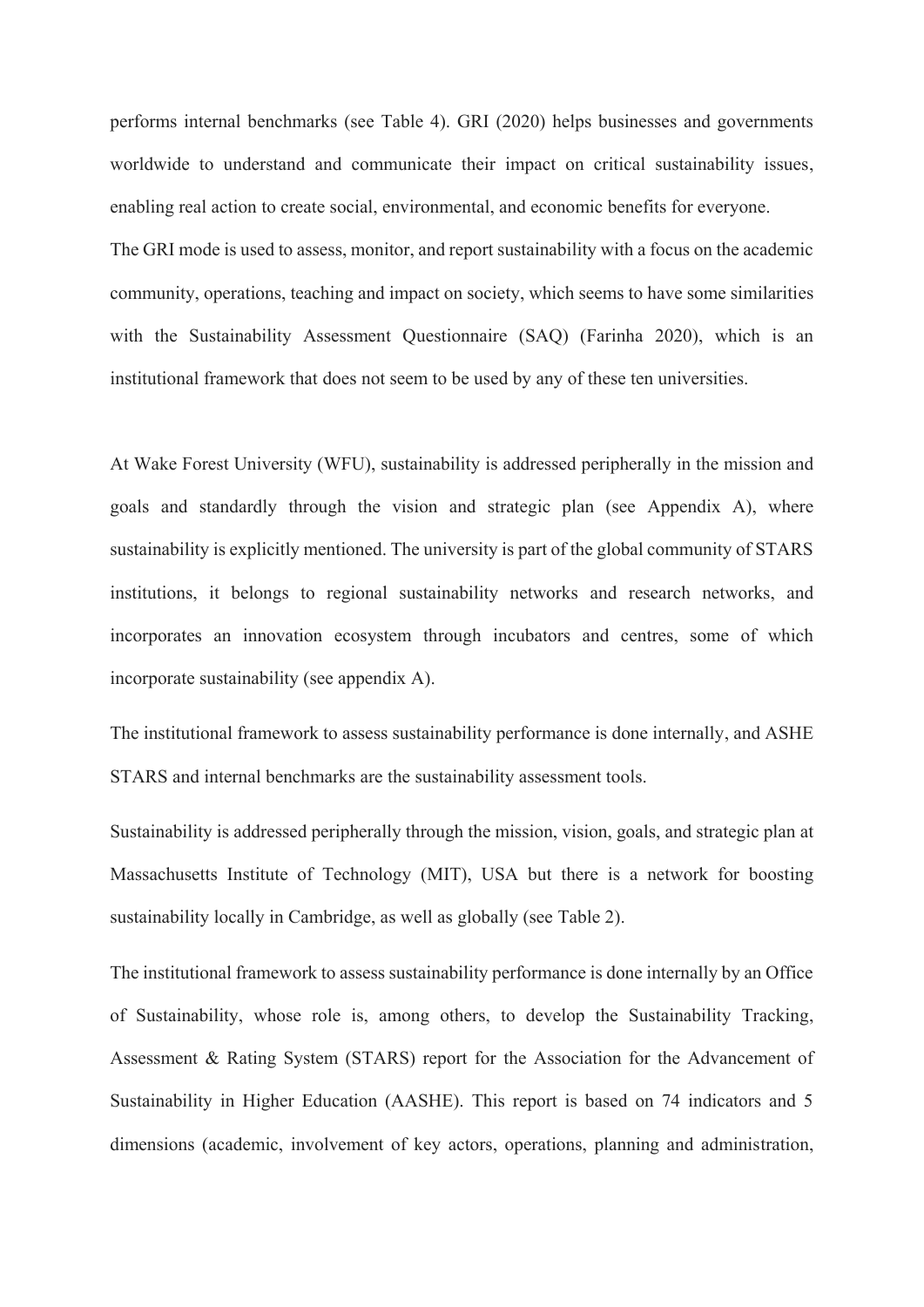innovation and leadership); it is one of the most used tools internationally and is updated annually (AASHE 2020).

According to Lozano et al. (2015), there are important connections between commitment, integration and the signing of a Declarations, Charters or Initiatives that relate to the leverage of values, attitudes, and behaviour within present and future regenerative societies (Lange Salvia et al. 2019). In the case of the two latter case studies, Wake Forest University and MIT, the peripheral aspect of sustainability in the institutional documents seems to show that the link is not so straightforward.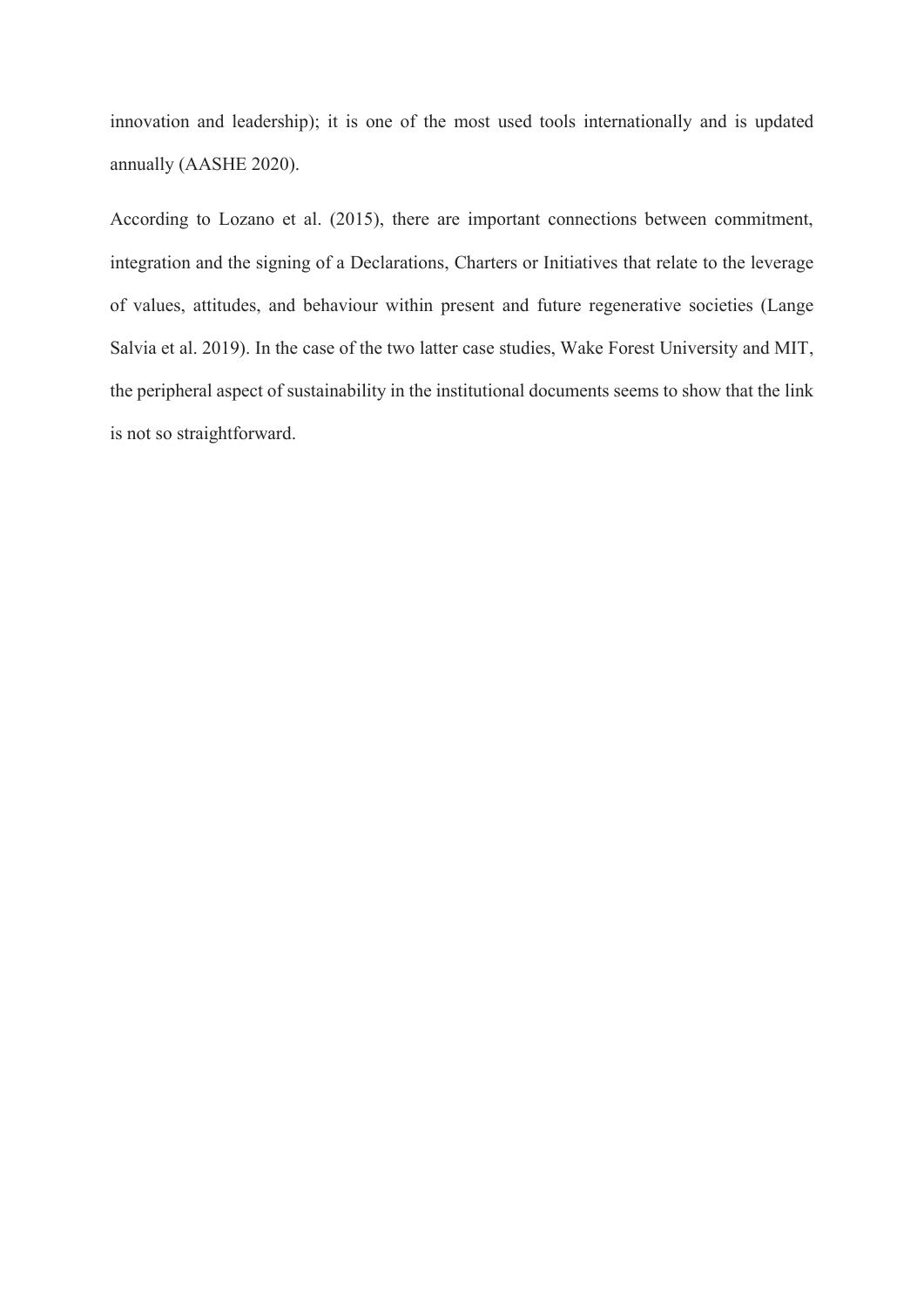|                                                                                                             | <b>University</b>                                                                         |                                                             |                                                                                                   |                                                                                                           |                                                          |                                                                                                     |                                    |                                                                               |                                                                |                                                                         |  |  |  |
|-------------------------------------------------------------------------------------------------------------|-------------------------------------------------------------------------------------------|-------------------------------------------------------------|---------------------------------------------------------------------------------------------------|-----------------------------------------------------------------------------------------------------------|----------------------------------------------------------|-----------------------------------------------------------------------------------------------------|------------------------------------|-------------------------------------------------------------------------------|----------------------------------------------------------------|-------------------------------------------------------------------------|--|--|--|
|                                                                                                             | <b>Universidade</b><br>Lusófona de<br><b>Humanidades</b><br>е<br>Tecnologias,<br>Portugal | <b>WSB</b><br><b>University</b><br>in<br>Wroclaw,<br>Poland | <b>Massachusetts</b><br>Institute of<br>Technology,<br>Cambridge,<br>Massachusetts,<br><b>USA</b> | <b>Wake Forest</b><br>University,<br>Winston-<br>Salem, North<br>Carolina, USA                            | <b>Jacobs</b><br><b>University</b><br>Bremen,<br>Germany | <b>Pontifical</b><br><b>Catholic</b><br><b>University</b><br>of Rio de<br>Janeiro,<br><b>Brazil</b> | Regent's<br>University,<br>England | <b>Manipal</b><br><b>Academy for</b><br><b>Higher</b><br>Education,,<br>India | <b>Vellore</b><br>Institute of<br><b>Technology</b><br>, India | <b>University of</b><br>Monterrey,<br><b>Mexico</b>                     |  |  |  |
| Network for boosting its sustainability                                                                     |                                                                                           |                                                             |                                                                                                   |                                                                                                           |                                                          |                                                                                                     |                                    |                                                                               |                                                                |                                                                         |  |  |  |
| Yes $(\bullet) / N$ (-)                                                                                     | $\overline{\phantom{a}}$                                                                  | $\overline{\phantom{a}}$                                    | $\overline{\phantom{a}}$                                                                          | $\sim$                                                                                                    | $\bullet$                                                | $\bullet$                                                                                           | $\bullet$                          | $\overline{\phantom{a}}$                                                      | $\sim$                                                         | $\bullet$                                                               |  |  |  |
| Which?                                                                                                      |                                                                                           |                                                             |                                                                                                   |                                                                                                           |                                                          |                                                                                                     |                                    |                                                                               |                                                                | AASHE. Regional<br>sustainability<br>networks.<br>Research<br>networks. |  |  |  |
| Innovation ecosystem (technology parks, technology transfer agency, innovation agency, business incubators) |                                                                                           |                                                             |                                                                                                   |                                                                                                           |                                                          |                                                                                                     |                                    |                                                                               |                                                                |                                                                         |  |  |  |
| Yes $(\bullet)$ / N $(-)$                                                                                   |                                                                                           | $\blacksquare$                                              | $\bullet$                                                                                         | $\bullet$                                                                                                 |                                                          | $\bullet$                                                                                           |                                    |                                                                               | $\blacksquare$                                                 | $\bullet$                                                               |  |  |  |
| innovation<br>intermediaries<br>boost SD?<br>Yes $(\bullet)$ / N $(-)$                                      |                                                                                           |                                                             |                                                                                                   |                                                                                                           |                                                          |                                                                                                     |                                    |                                                                               |                                                                |                                                                         |  |  |  |
|                                                                                                             |                                                                                           |                                                             |                                                                                                   | Institutional framework to assess sustainability performance                                              |                                                          |                                                                                                     |                                    |                                                                               |                                                                |                                                                         |  |  |  |
| Yes $(\bullet)$ / N $(-)$                                                                                   | $\overline{\phantom{a}}$                                                                  |                                                             | $\bullet$                                                                                         | $\bullet$                                                                                                 |                                                          | <b>NA</b>                                                                                           | $\overline{\phantom{a}}$           | $\overline{\phantom{a}}$                                                      | $\overline{\phantom{a}}$                                       | $\bullet$                                                               |  |  |  |
| Is the<br>assessment<br>performed by<br>external body,<br>internal (self-<br>assessment) or<br>mixed?       |                                                                                           |                                                             | Internal                                                                                          | Internal via<br>Office of<br>Sustainability<br>and its role in<br>developing<br>STARS report<br>for AASHE |                                                          |                                                                                                     | <b>NA</b>                          |                                                                               |                                                                | Internal                                                                |  |  |  |
| which<br>sustainability<br>assessment<br>dimension(s)?                                                      |                                                                                           |                                                             | All as articulated<br>by STARS in<br><b>AASHE</b>                                                 | AASHE STARS<br>and internal<br>benchmarks                                                                 |                                                          |                                                                                                     | <b>NA</b>                          |                                                                               |                                                                | AASHE STARS<br>and GRI and<br>perform internal<br>benchmarks            |  |  |  |

Table 4 Sustainable Development Network in each University.

 $NA - not$  applicable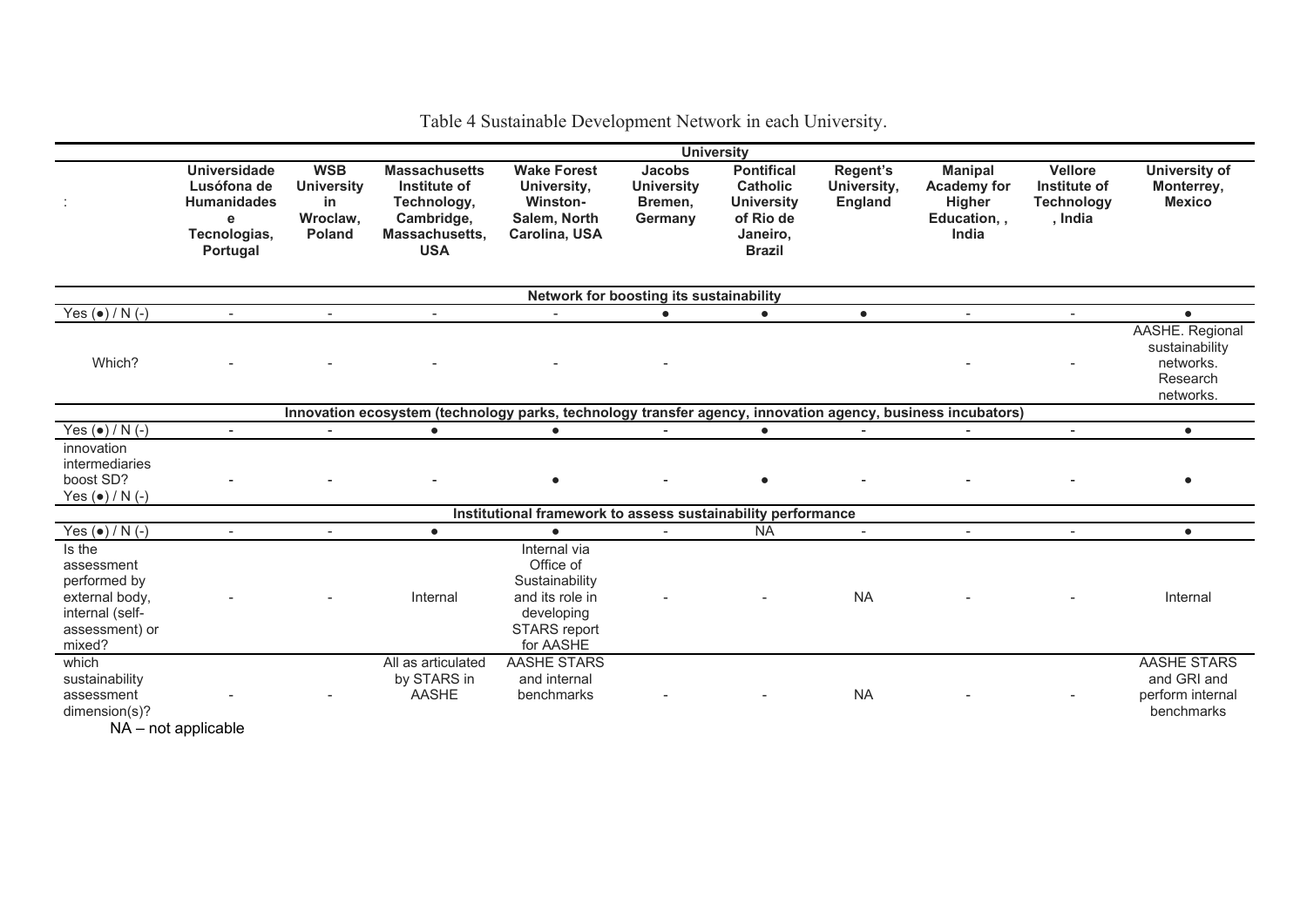### **5. Conclusions**

There are differential characteristics between private and public universities regarding their commitment to sustainability, both in internal management aspects as well as in the involvement in their geographical area of influence, the productive sector, or for the promotion of local sustainable development. These differences are mainly related to the type of students and the financing modes of these universities.

Students in private universities tend to have high purchasing power and substantial social capital, which offers them more opportunities to achieve a good professional position after completing their university studies. As a consequence, these students usually end up as influential people in the different working areas in which they practise their profession, whether in government, civil society, for-profit or non-profit. Their capabilities are significant as policy influencers for the promotion of sustainable behaviours.

Regarding funding, private universities are not usually subject to the restrictions that affect public universities. Still, they require a special social assessment as well as professional and academic recognition.

This social assessment and recognition could be measured, among other things, through the success of their graduates and the social perception of its work. This implies that the greater the citizen's awareness of sustainability, the greater the active involvement of the university in favour of sustainable development in particular the teaching scenario on the financial subject.

On the other hand, private universities try to be at the forefront in the teaching and instruction of dynamic students so that they will be very up-to-date in professional activity and closely related to economic and social reality. To achieve this goal, private universities will probably boost the implementation of innovative and sustainable teaching procedures through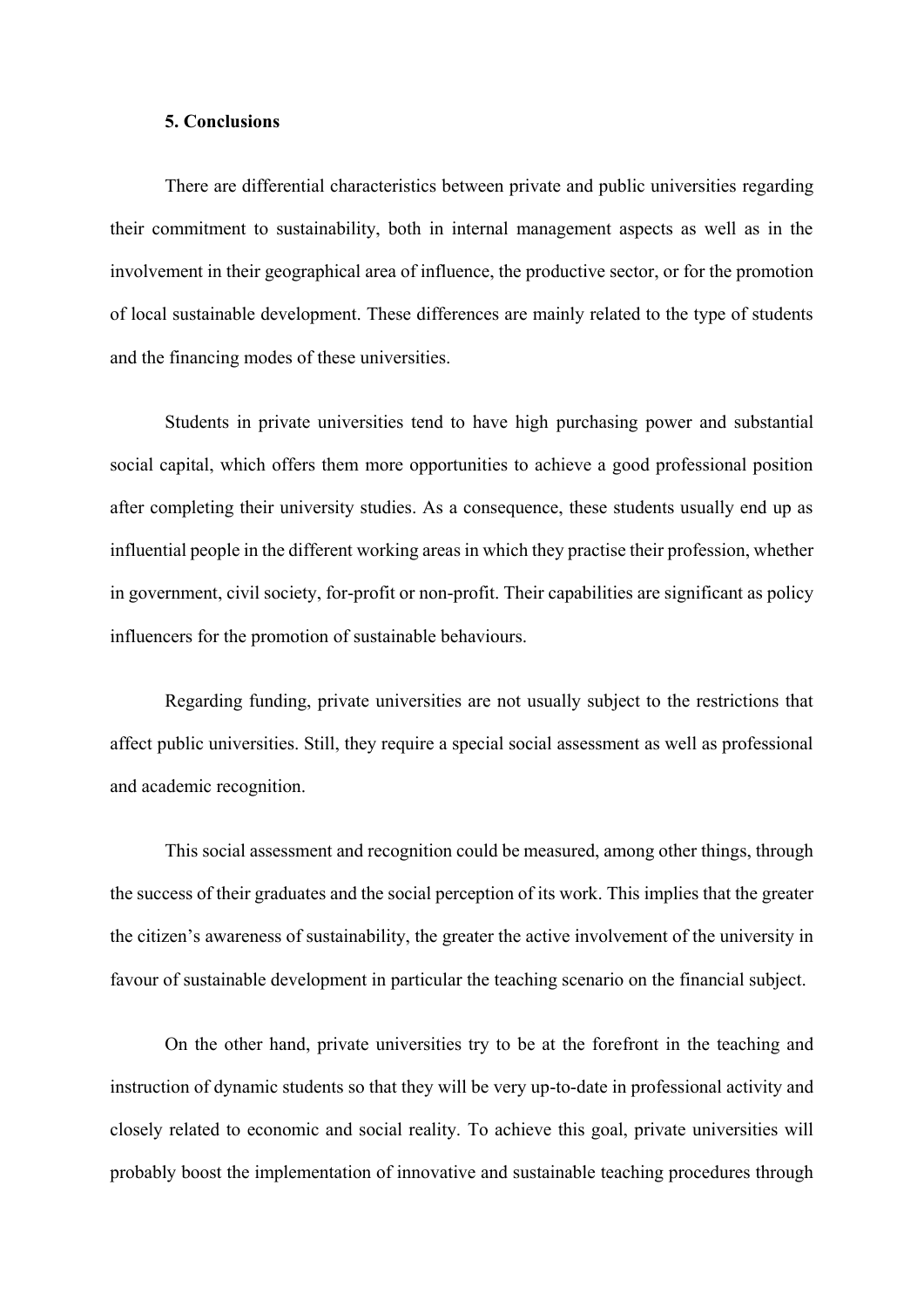incorporating new information technologies that contribute to creating an image of the presentday institution as innovative and sustainable.

Other conclusions which may be drawn from the study are:

- the special features related to sustainable development teaching and research at private universities need to be better identified, in order to involve them more on sustainability efforts;
- also, whereas many of them are highly engaged on improving energy efficiency, reduce greenhouse gas emissions, promote sustainable water usage and promote sustainable landscaping, there is a need for universities to also engage in other areas such as curriculum greening;
- private universities should engage on further efforts to increase their sustainability activities, which are beneficial to them in financial terms, as well as in respect of their image and the greening of their operations.

In this sense, private universities could act as promoting platforms for the so-called 'green jobs' in their area of influence, through the training of 'green-managers' and 'greenbehavioural' professionals.

Regarding campus operations policies or actions among the analysed universities, most of them are highly engaged in improving energy efficiency, reducing consumption, reducing GHG emissions, promoting sustainable water usage and promoting sustainable landscaping, because at least 80% of them are actively involved. Along the same lines, 70% are adopting renewable energy sources, a decreased percentage of the analysed universities probably because it takes more time and investments when compared to the other mentioned actions.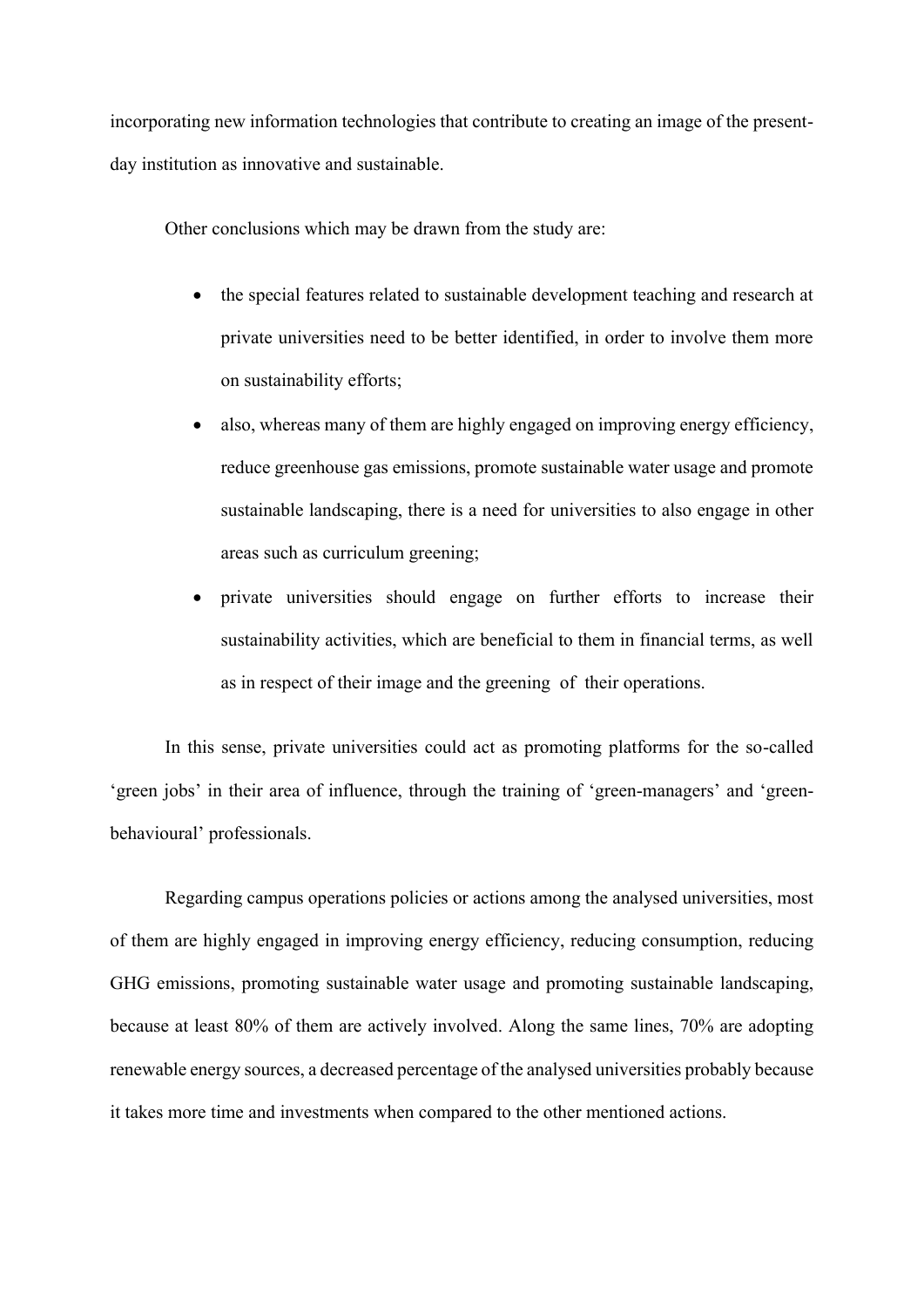Private universities are highly involved in most environmental issues. Nevertheless, the results of this work have shown a fainter engagement in healthcare or the promotion of sustainable food and diet practices, which are also essential for sustainable development. Still, 40% of the analysed universities do not include them in their schedule.

Another important area that has less attention from the analysed private universities is the promotion of green purchasing. The reason for this result could be due to the relatively high purchasing power of the students at private universities, as well as the possibility that they do not perceive the relationship between this issue and sustainable development.

Although the contribution of this work is valuable, it is necessary to point out some limitations, which are mainly related to the primary data. The study is based on a representative and a well-structured sample of ten private universities around the world; however, expanding the sample could reinforce the results of this work.

Since sustainable development is a fundamental goal for all societies, the role played by all institutions, public and private, is also essential. In the case of universities, the commitment to science and innovation goes hand in hand with the commitment to society. This work offers conclusions that may be of help to policymakers for delving into the most notable aspects of the drive for sustainability in private universities, both to help them in their purpose and to take them as an example for public institutions.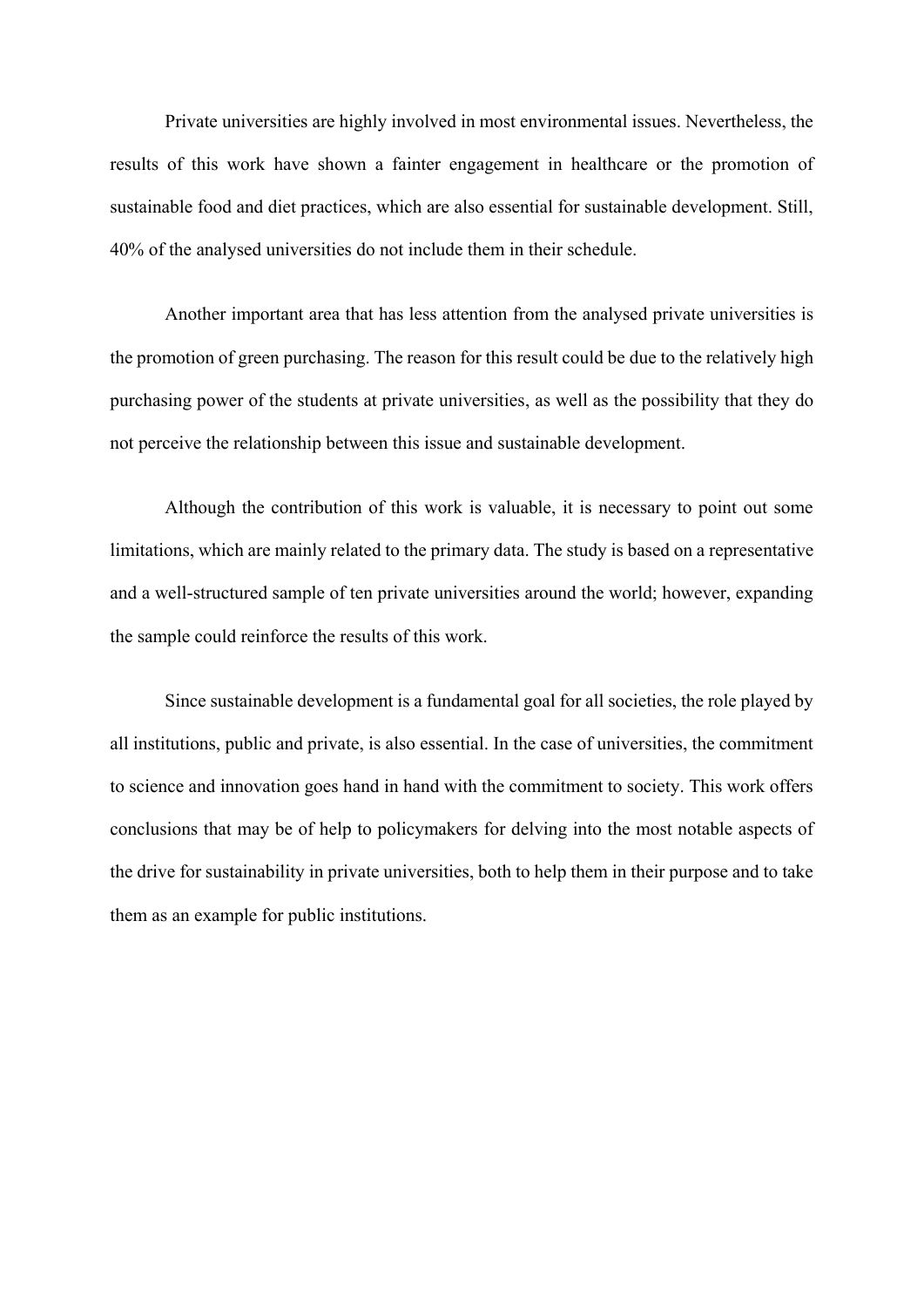Appendix A. Sustainability in Institutional documents in each University.

|                                         |                                                                                           |                                                                 |                                                                                                   |                                                                                      | <b>University</b>                                        |                                                                                                  |                                            |                                                                              |                                                                |                                                        |
|-----------------------------------------|-------------------------------------------------------------------------------------------|-----------------------------------------------------------------|---------------------------------------------------------------------------------------------------|--------------------------------------------------------------------------------------|----------------------------------------------------------|--------------------------------------------------------------------------------------------------|--------------------------------------------|------------------------------------------------------------------------------|----------------------------------------------------------------|--------------------------------------------------------|
|                                         | <b>Universidade</b><br>Lusófona de<br><b>Humanidades</b><br>е<br>Tecnologias,<br>Portugal | <b>WSB</b><br><b>University</b><br>in Wroclaw,<br><b>Poland</b> | <b>Massachusetts</b><br>Institute of<br>Technology,<br>Cambridge,<br>Massachusetts,<br><b>USA</b> | <b>Wake Forest</b><br>University,<br>Winston-Salem,<br>North Carolina,<br><b>USA</b> | <b>Jacobs</b><br><b>University</b><br>Bremen,<br>Germany | <b>Pontifical</b><br><b>Catholic</b><br><b>University of Rio</b><br>de Janeiro,<br><b>Brazil</b> | Regent's<br><b>University</b><br>, England | <b>Manipal</b><br><b>Academy for</b><br><b>Higher</b><br>Education,<br>India | <b>Vellore</b><br>Institute of<br><b>Technology</b><br>, India | <b>University</b><br>οf<br>Monterrey,<br><b>Mexico</b> |
|                                         |                                                                                           |                                                                 |                                                                                                   | Is Sustainability addressed in the Institutional documents                           |                                                          |                                                                                                  |                                            |                                                                              |                                                                |                                                        |
| Mission<br>Vision<br>Goals              |                                                                                           |                                                                 |                                                                                                   |                                                                                      | <b>NA</b><br><b>NA</b><br><b>NA</b>                      | <b>NA</b>                                                                                        | <b>NA</b>                                  | <b>NA</b><br><b>NA</b><br><b>NA</b>                                          |                                                                |                                                        |
| Strategic Plan                          | $\bullet$                                                                                 |                                                                 |                                                                                                   |                                                                                      |                                                          |                                                                                                  |                                            | $\bullet$                                                                    |                                                                |                                                        |
|                                         |                                                                                           |                                                                 |                                                                                                   |                                                                                      |                                                          | How sustainability is addressed in the Institutional documents                                   |                                            |                                                                              |                                                                |                                                        |
| <b>Mission</b>                          |                                                                                           |                                                                 |                                                                                                   |                                                                                      |                                                          |                                                                                                  |                                            |                                                                              |                                                                |                                                        |
| -Peripheral<br>-Standard<br>-Core theme | $\bullet$                                                                                 |                                                                 | $\bullet$                                                                                         |                                                                                      | <b>NA</b>                                                |                                                                                                  | $\sim$                                     | $\blacksquare$                                                               | $\bullet$                                                      |                                                        |
| <b>Vision</b>                           |                                                                                           |                                                                 |                                                                                                   |                                                                                      |                                                          |                                                                                                  |                                            |                                                                              |                                                                |                                                        |
| -Peripheral<br>-Standard<br>-Core theme | $\bullet$                                                                                 |                                                                 | $\bullet$                                                                                         | $\bullet$                                                                            | <b>NA</b>                                                |                                                                                                  |                                            |                                                                              | $\bullet$                                                      |                                                        |
| <b>Goals</b>                            |                                                                                           |                                                                 |                                                                                                   |                                                                                      |                                                          |                                                                                                  |                                            |                                                                              |                                                                |                                                        |
| -Peripheral<br>-Standard<br>-Core theme | $\bullet$                                                                                 |                                                                 |                                                                                                   | $\bullet$                                                                            | <b>NA</b>                                                |                                                                                                  |                                            |                                                                              | $\bullet$                                                      |                                                        |
| <b>Strategic Plan</b>                   |                                                                                           |                                                                 |                                                                                                   |                                                                                      |                                                          |                                                                                                  |                                            |                                                                              |                                                                |                                                        |
| -Peripheral<br>-Standard<br>-Core theme | $\bullet$                                                                                 |                                                                 | $\bullet$                                                                                         |                                                                                      |                                                          |                                                                                                  |                                            |                                                                              |                                                                |                                                        |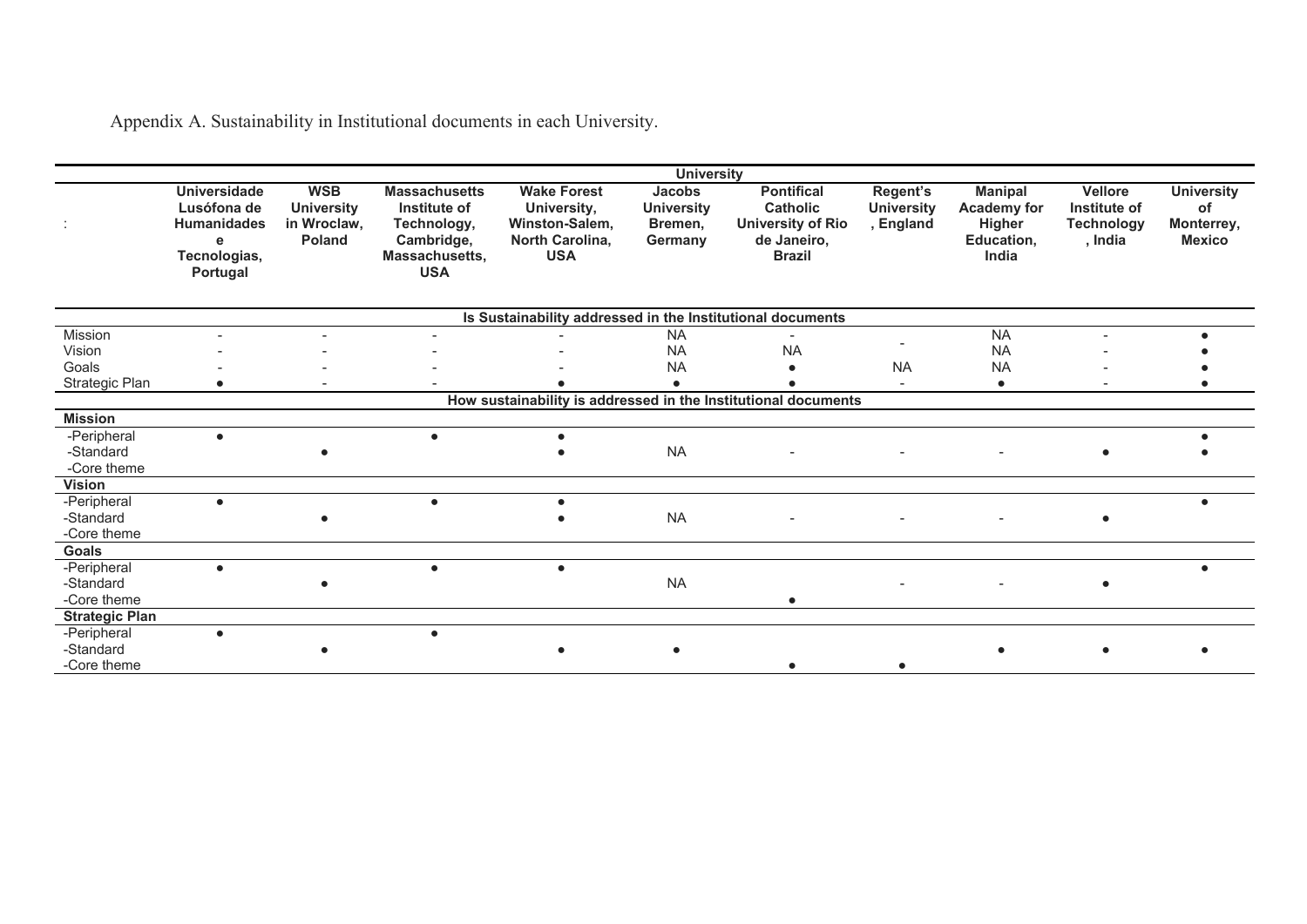# **Acknowledgement**

# **Disclosure statement**

The authors declare that they have no known competing financial interests or personal relationships that could have appeared to influence the work reported in this paper.

# **References**

AASHE. 2020. STARS Technical Manual, Version 2.2. June 2019. [accessed 2020 Aug 9]. https://stars.aashe.org/wp-content/uploads/2019/07/STARS-2.2-Technical-Manual.pdf.

Al-Hanawi MK, Qattan, AM. 2019. An Analysis of Public-Private Partnerships and Sustainable Health Care Provision in the Kingdom of Saudi Arabia. Health services insights. 12, 1178632919859008. https://doi.org/10.1177/1178632919859008.

Altan H. 2010. Energy efficiency interventions in UK higher education institutions. Energy Policy. 38(12):7722–7731. https://doi.org/10.1016/j.enpol.2010.08.024.

Alvesson M, Spicer A. 2012. A stupidity-based theory or organizations. J Manag Stud. 49(7):1186–1220.

Andrijevic M, Crespo Cuaresma J, Muttarak R, Schleussner CF. 2020. Governance in socioeconomic pathways and its role for future adaptive capacity. Nat Sustain. 3:35–41. https://doi.org/10.1038/s41893-019-0405-0.

Baig M, Gazzaz ZJ, Gari MA, Al-Attallah HG, Al-Jedaani KS, Mesawa AT, Al-Hazmi AA. 2015. Prevalence of obesity and hypertension among University students' and their knowledge and attitude towards risk factors of Cardiovascular Disease (CVD) in Jeddah, Saudi Arabia. Pak J Med Sci. 31(4):816–820. https://doi.org/10.12669/pjms.314.7953.

Bleiklie I, Kogan M. 2007. Organization and Governance of Universities. Higher Education Policy. 20:477–493. https://doi.org/10.1057/palgrave.hep.8300167.

Bauer M, Niedlich S, Rieckmann M, Bormann I, Jaeger L. 2020. Interdependencies of Culture and Functions of Sustainability Governance at Higher Education Institutions. Sustainability. 12(7):2780. https://doi.org/10.3390/su12072780.

Bayram N, Bilgel N. 2008. The prevalence and socio-demographic correlations of depression, anxiety and stress among a group of university students. Soc Psychiatry Psychiatr Epidemiol 43(8):667–672. https://doi.org/10.1007/s00127-008-0345-x.

Bayuo BB, Chaminade C, Göransson B. 2020. Unpacking the role of universities in the emergence, development and impact of social innovations – A systematic review of the literature. Technol Forecast Soc Change. 155:120030. https://doi.org/10.1016/j.techfore.2020.120030.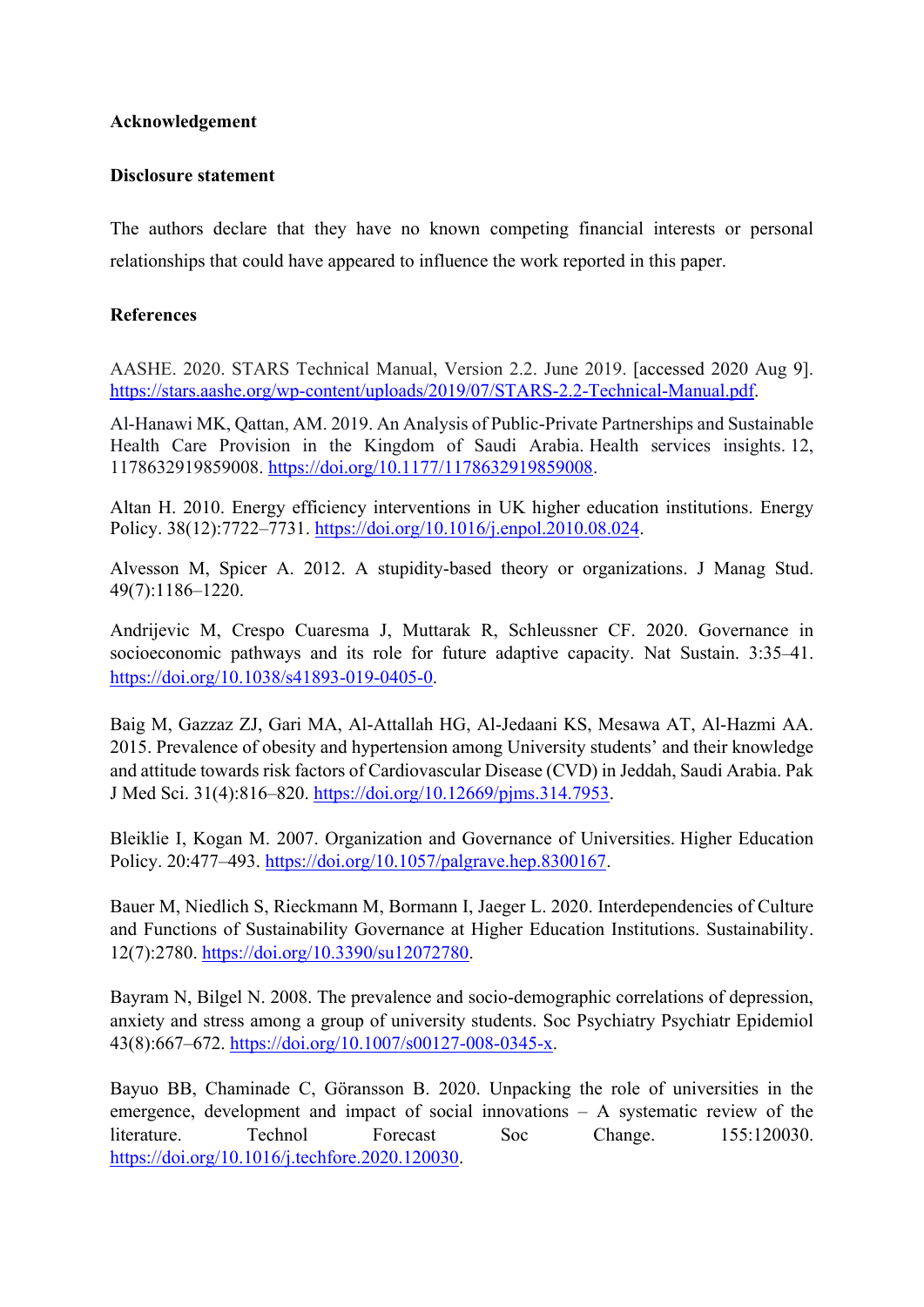Berchin II, de Amorim, WS, Valduga IB, Heerdt ML, de Andrade Guerra JBSO. 2020. Sustainable Campuses as Living Labs for Sustainable Development: An Overview of a Brazilian Community University. In: Leal Filho W, Lange Salvia A, Pretorius RW, Londero Brandli L, Manolas E, Alves F, Azeiteiro U, Rogers J, Shiel C, Do Paco A, editors. Universities as Living Labs for Sustainable Development. Springer, Cham; p. 82-102. https://doi.org/10.1007/978-3-030-15604-6\_6.

Beynaghi A, Trencher G, Moztarzadeh F, Mozafari M, Maknoon R, Leal Filho W. 2016. Future sustainability scenarios for universities: Moving beyond the United Nations Decade of Education for Sustainable Development. J Clean Prod. 111:3464–3478. https://doi.org/10.1016/j.jclepro.2015.10.117.

Bipasha MS, Goon S. 2014. Fast food preferences and food habits among students of private universities in Bangladesh. South East Asia Journal of Public Health. 3(1):61–64. https://doi.org/10.3329/seajph.v3i1.17713.

Carvalho MM, da Cunha DA, Couto-Santos FR, Pires MV. 2017. Comportamento próambiental no ambiente universitário. Revista Brasileira de Estudos Regionais e Urbanos. 11(2):210–232.

[CDC] Central for Disease Control and Prevention. 2012. STDs in adolescents and young Adults. https://www.cdc.gov/std/life-stages-populations/adolescents-youngadults.htm.

Cohen MD, March JG, Olsen JP. 1972. A garbage can model of organizational choice. Adm Sci Q. 17(1):1–25. https://doi.org/10.2307/2392088.

De Filippo D, Sandoval-Hamón LA, Casani F, Sanz-Casado E. 2019. Spanish Universities' Sustainability Performance and Sustainability-Related R&D+I. Sustainability. 11(20):5570. https://doi.org/10.3390/su11205570.

Ehrensal KN. 2001. Training capitalism's foot soldiers. In: Margolis E. editor. The Hidden Curriculum in Higher Education. Routledge, New York, NY and London; p. 97-113.

Eisenberg D, Gollust SE, Golberstein E, Hefner JL. 2007. Prevalence and correlates of depression, anxiety, and suicidality among university students. Am J Orthopsychiatry. 77(4):534–542. https://doi.org/10.1037/0002-9432.77.4.534.

Farinha CS da Silva e Sá. 2020. Assessment of sustainability implementation in public policies and strategies in portuguese public universities. Tese de Doutoramento em Sustentabilidade Social e Desenvolvimento apresentada à Universidade Aberta. [accessed 2020 Aug 9]. hdl.handle.net/10400.2/9877.

Findler F, Schönherr N, Lozano R, Stacherl B. 2018. Assessing the impacts of higher education institutions on sustainable development-an analysis of tools and indicators. Sustainability. 11(1). https://doi.org/10.3390/su11010059.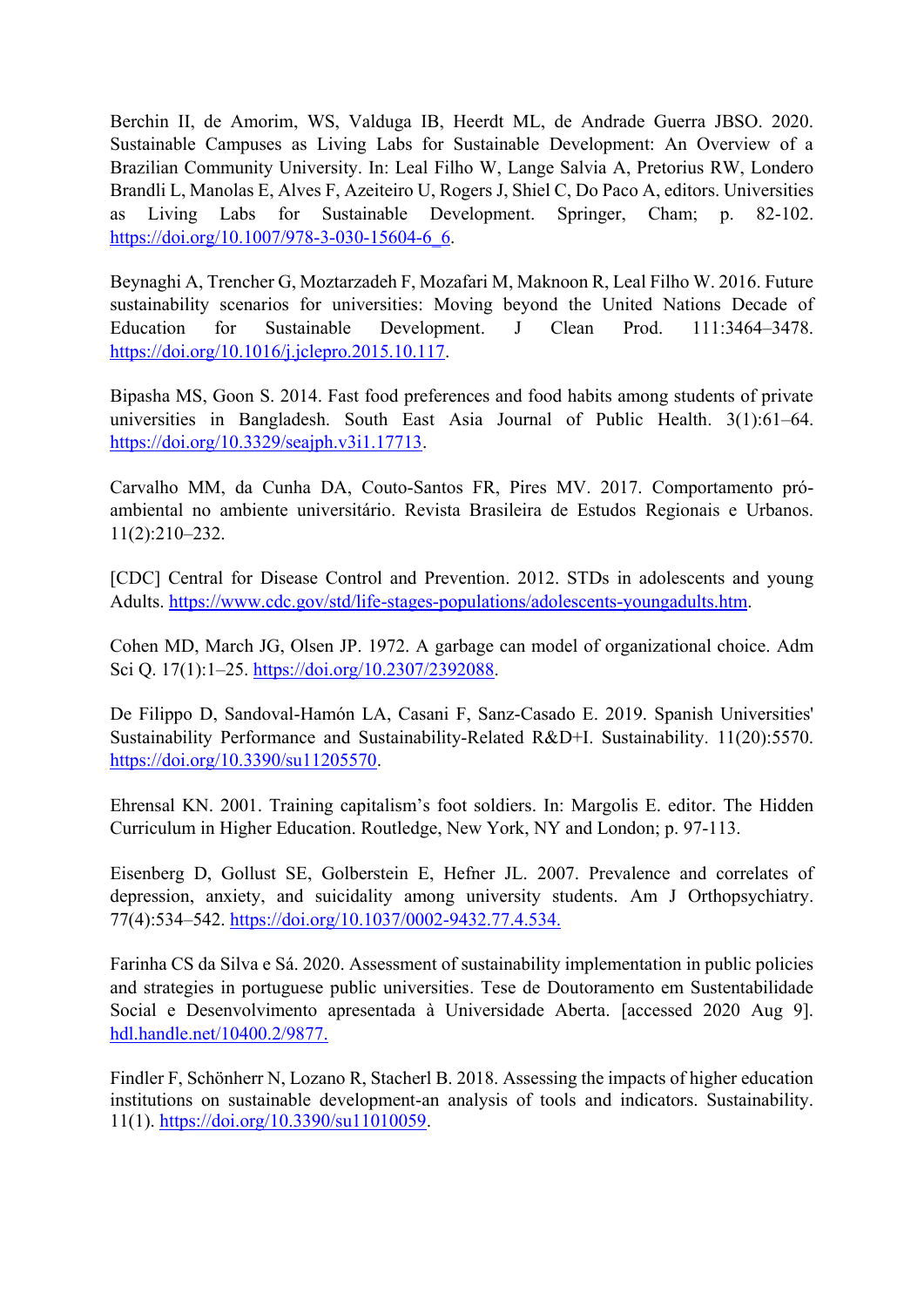Fitzgerald A. 2017. Funding Sustainability Projects: A Guide Prepared by the Grants Resource Center at AASCU. https://azslide.com/download/funding-sustainability-projects-a-guideprepared-by-the-grants-resource-center-a\_5a3b2e8c1723dd66473be7da.html.

Gore C. 2015. The Post-2015 moment: towards sustainable development goals and a new global development paradigm. J Int Dev. 27(6):717–732. https://doi.org/10.1002/jid.3109.

Gohari S, Medalen T, Aranya R. 2019. Exploring the Impact of Complex Multi-Level Governance Structures on the Societal Contribution of Universities to Knowledge-Based Urban Development. Soc Sci. 8(10):279.

Green element. 2020. Regent´s University London. [accessed 2020 Aug 9]. https://www.greenelement.co.uk/blog/case-study-regents-university-london/.

GRI. 2020. Homepage. [accessed 2020 Aug 9]. https://www.globalreporting.org/information/about-gri/Pages/default.aspx.

Javed Z, Naeem F, Kingdon D, Irfan M, Izhar N, Ayub M. 2006. Attitude of the university students and teachears towards mentally ill, in Lahore, Pakistan. J Ayub Med Coll Abbottabad. 18(3):55–58.

Khan TM, Buksh MA, Rehman IU, Saleem A. 2016. Knowledge, attitudes, and perception towards human papillomavirus among university students in Pakistan. Papillomavirus Res. 2:122–127. https://doi.org/10.1016/j.pvr.2016.06.001.

Lange Salvia A, Leal Filho W., Londero Brandli L, Griebeler J. 2019. Assessing research trends related to Sustainable Development Goals: local and global issues. J Clean Prod. 208:841–849. https://doi.org/10.1016/j.jclepro.2018.09.242.

Larsen HN, Pettersen J, Solli C, Hertwich EG, 2013. Investigating the Carbon Footprint of a University - The case of NTNU. J Clean Prod. 48:39–47. https://doi.org/10.1016/j.jclepro.2011.10.007.

Leal Filho W. 2011. About the role of universities and their contribution to sustainable development. Higher Education Policy. 24:427–438.

Leal Filho W. 2020. Universities, Regional Development and Sustainability. In: Leal Filho W, Tortato U, Frankenberger F. editors. Universities and Sustainable Communities: Meeting the Goals of the Agenda 2030. Springer, Cham; p. 833–838. https://doi.org/10.1007/978-3-030- 30306-8\_52.

Leal Filho W, Manolas E, Pace P. 2015. The future we want: key issues on sustainable development in higher education after Rio and the UN Decade of Education for Sustainable Sevelopment. Int J Sustain High Educ. 16(1):112–129. https://doi.org/10.1108/IJSHE-03-2014- 0036.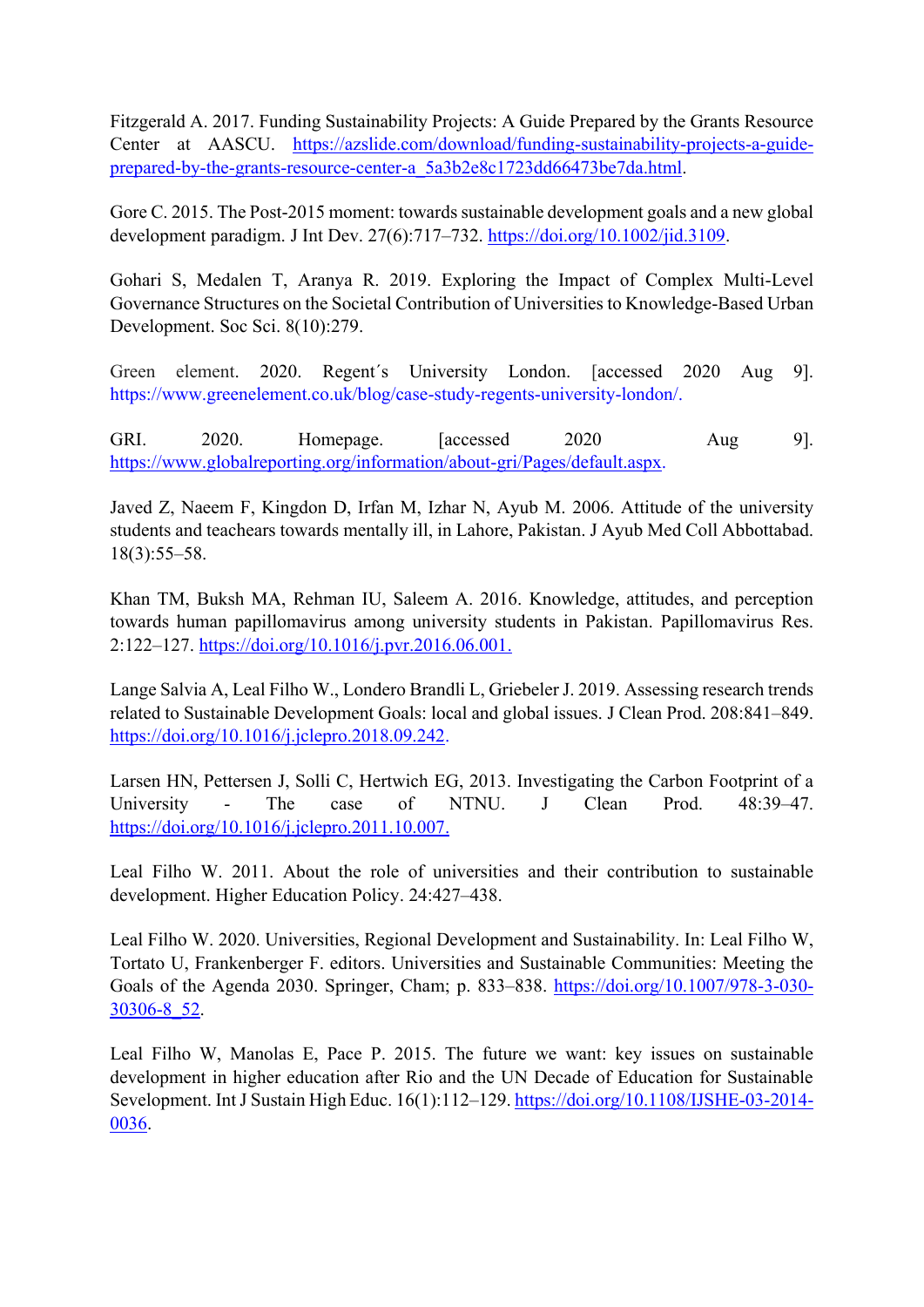Leal Filho W, Pallant E, Enete A, Richter B, Brandli LL. 2018. Planning and implementing sustainability in higher education institutions: an overview of the difficulties and potentials. Int J Sustainable Dev World Ecol. 25(8):1–9. https://doi.org/10.1080/13504509.2018.1461707.

Leal Filho W, Skanavis C, Kounani A, Brandli LL, Shiel C, Paço AD, Pace P, Mifsud M, Beynaghi A, Price E, Lange Salvia A, Will M, Shula K. 2019a. The role of planning in implementing sustainable development in a higher education context. J Clean Prod. 235:678– 687. https://doi.org/10.1016/j.jclepro.2019.06.322.

Leal Filho W, Vargas VR, Lange Salvia A, Brandli LL, Pallant E, Klavins M, Ray S, Moggi S, Maruna M, Conticelli E, Ayanore MA, Radovic V, Gupta B, Sem S, Paço A, Michalopoulou E, Saikim FH, Koh HL, Frankenberger F, Kanchanamukda W, da Cunha DA, Akib NAM, Clarke A, Wall T, Vaccari M. 2019b. The role of higher education institutions in sustainability initiatives at the local level. J Clean Prod. 233:1004–1015. https://doi.org/10.1016/j.jclepro.2019.06.059.

Leal Filho W, Wu YCJ, Brandli LL, Avila LV, Azeiteiro UM, Caeiro S, Madruga LRRG. 2017. Identifying and overcoming obstacles to the implementation of sustainable development at universities. J Integr Environ Sci. 14(1):93-108. https://doi.org/10.1080/1943815X.2017.1362007.

Lo-Iacono-Ferreira VG, Capuz-Rizo SF, Torregrosa-López JI. 2018. Key Performance Indicators to optimize the environmental performance of Higher Education Institutions with environmental management system – A case study of Universitat Politècnica de València. J Clean Prod. 178:846–865. https://doi.org/10.1016/j.jclepro.2017.12.184.

Lozano R., Ceulemans K, Alonso-Almeida M, Huisingh D, Lozano F, Waas T, Lambrechts W, Lukman R, Hugé J. 2015. A review of commitment and implementation of sustainable development in higher education: results from worldwide survey. J Clean Prod. 108:1–18. https://doi.org/10.1016/j.jclepro.2014.09.048.

Lozano R, Lukman R, Lozano FJ, Huisingh D, Lambrechts W. 2013. Declarations for sustainability in higher education: becoming better leaders, through addressing the university system. J Clean Prod. 48:10–19. https://doi.org/10.1016/j.jclepro.2011.10.006.

Mcmillin J, Dyball R. 2009. Developing a Whole-of-University Approach to Educating for Sustainability. J Educ Sustain Dev. 3(1):55–64. https://doi.org/10.1177/097340820900300113.

Meireles I, Sousa V, Adeyeye K, Silva-Afonso A. 2018. User preferences and water use savings owing to washbasin taps retrofit : a case study of the DECivil building of the University of Aveiro. Environ Sci Pollut Res Int. 25(20):19217–19227. https://doi.org/10.1007/s11356-017- 8897-5.

Molho I. 1997. The Economics of Information – lying and cheating in markets and organizations. Oxford: Blackwell Publishers.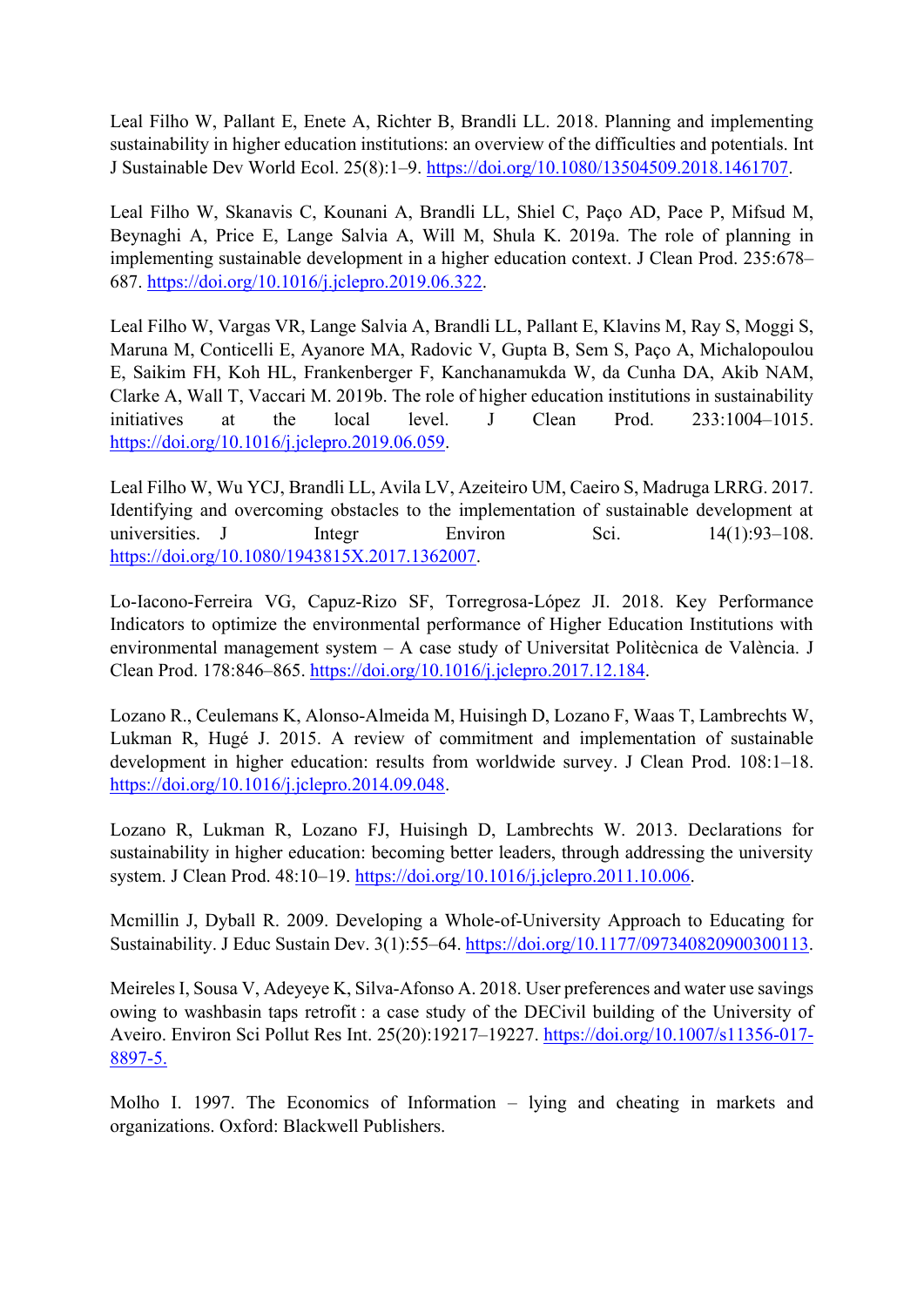Oluwasola T, Bello O, Odukogbe A. 2019. Awareness and attitude of female undergraduates toward human papillomavirus vaccine in Ibadan. Trop J Obstet Gynaecol. 36(1):33–38.

Paoli AD, Addeo F. 2018. Assessing SDGs: a methodology to measure sustainability. AJSS. 6(3):229–250. https://doi.org/10.30958/ajss.6-3-4.

Pirouz B, Shaffiee Haghshenas S, Shaffiee Haghshenas S, Piro P. 2020. Investigating a Serious Challenge in the Sustainable Development Process: Analysis of Confirmed cases of COVID-19 (New Type of Coronavirus) Through a Binary Classification Using Artificial Intelligence and Regression Analysis. Sustainability. 12(6):2427. https://doi.org/10.3390/su12062427.

Plag HP, Jules-Plag SA. 2019. A goal-based approach to the identification of essential transformation variables in support of the implementation of the 2030 agenda for sustainable development. Int J Digit Earth. 13(2):1–22. https://doi.org/10.1080/17538947.2018.1561761.

Prajapati SK, Ali A, Iqbal M, Mohanananaidu K, Mei L, Ningzee C. 2017. Health status of students in a private university in Malaysia. MJPR. 1(1):27–32.

Platje J, Will M, Van Dam Y. 2019. A fragility approach to sustainability – researching effects of education. Int J Sustain High Educ. 20(7):1220–1239. https://doi.org/10.1108/IJSHE-11- 2018-0212.

Probst L, Bardach L, Kamusingize D, Templer N, Ogwali H, Owamani A, Mulumba L, Onwonga R., Adugna, B.T., 2019. A transformative university learning experience contributes to sustainability attitudes, skills and agency. J Clean Prod. 232:648–656. https://doi.org/10.1016/j.jclepro.2019.05.395.

PUC-Rio 2020. Instituto Gênesis. [accessed 2020 Aug 9]. http://www.genesis.puc-rio.br/lang/.

Radinger-Peer V, Pflitsch G. 2017. The role of higher education institutions in regional transition paths towards sustainability. Review of Regional Research. 37(2):161–187. https://doi.org/10.1007/s10037-017-0116-9.

Ramos T, Caeiro S, van Hoof B, Lozano R, Huisingh D, Ceulemans K. 2015. Experiences from the implementation of sustainable development in higher education institutions: environmental management for sustainable universities. J. Clean. Prod. 106:3–10. https://doi.org/10.1016/j.jclepro.2015.05.110.

Runeson P, Höst M, Rainer A, Regnell B. 2012. Case Study Research in Software Engineering: Guidelines and Examples. Hoboken, USA: Wiley Online Library.

Saunders M, Lewis P, Thornhill A. 2009. Research Methods for Business Students, fifth ed. Essex: Prentice-Hall.

Schneidewind U, Singer-Brodowksi M, Augenstein K. 2016. Sustainability and science policy. In: Heinrichs H, Martens P, Michelsen G, Wiek A. editors. Sustainability Science: An Introduction. Springer, Dordrecht; p. 149-160. https://doi.org/10.1007/978-94-017-7242-6\_13.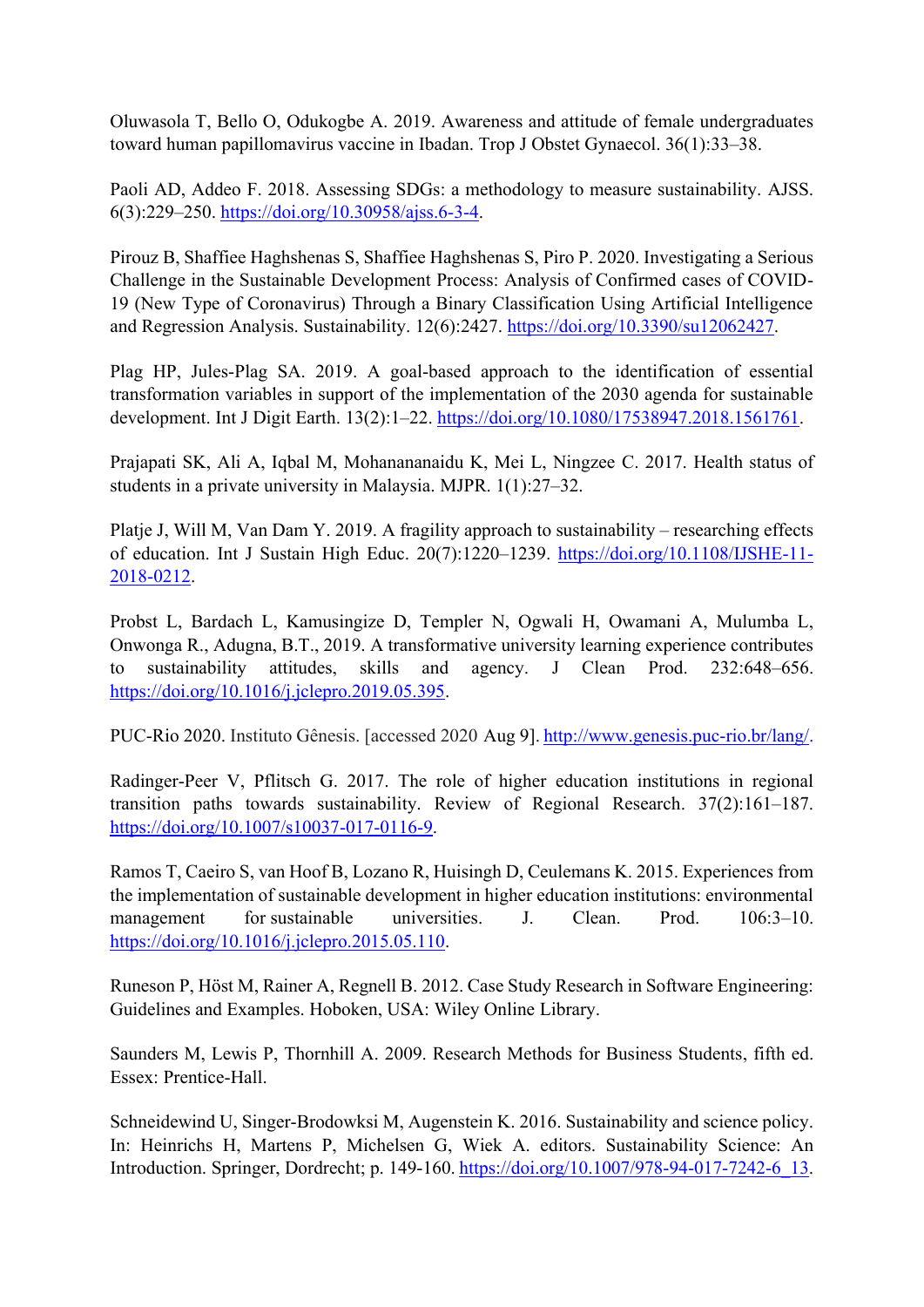Smith WJ. 1994. "Comment on" of dinosaurs and sacred cows: the grading of classroom participation. J Manag Educ. 18(2):237–240.

Steinemann A. 2003. Implementing Sustainable Development through Problem-Based Learning: Pedagogy and Practice. J Prof Iss Eng Ed Pr. 129(4):216–224. https://doi.org/10.1061/(asce)1052-3928(2003)129:4(216).

Stafford-Smith M, Griggs D, Gaffney O, Ullah F, Reyers B, Kanie N, Sigson B, Shrivastava P, Leach M, O'Connell D. 2017. Integration: the key to implementing the Sustainable Development Goals. Sustain Sci. 12:911–919. https://doi.org/10.1007/s11625-016-0383-3.

Thurston M, Eckelman MJ. 2011. Assessing greenhouse gas emissions from university purchases. Int J Sustain High Educ. 12(3):225–235. https://doi.org/10.1108/14676371111148018.

UN. 2020a. COVID-19 pandemic. Humanity needs leadership and solidarity to defeat the coronavirus. [accessed 2020 April 11]. https://www.undp.org/content/undp/en/home/coronavirus.html.

UN. 2020b. Shared Responsibility, Global Solidarity: Responding to the socio-economics impacts of Covid-19. March 2020. [accessed 2020 April 12]. https://www.un.org/sites/un2.un.org/files/sg\_report\_socioeconomic\_impact\_of\_covid19.pdf?fbclid=IwAR3m46tjDdV47- Jy6\_hWT7nCBrts5p03gM5qsz78-FtslukJsTWR7DyH\_UE.

Vagnoni E, Cavicchi C. 2015. An exploratory study of sustainable development at Italian universities. Int J Sustain High Educ. 16(2):217–236. https://doi.org/10.1108/IJSHE-03-2013- 0028.

Van Dam Y, Webbink J. 2020. Reflecting on reflections on COVID-19. Central European Review of Economics and Management. 4(2):7–10. https://doi.org//10.29015/cerem.876.

Wakkee I, van der Sijde P, Vaupell C, Ghuman K. 2019. The university's role in sustainable development: activating entrepreneurial scholars as agents of change. Technol Forecast Soc Change. 141:195-205. https://doi.org/10.1016/j.techfore.2018.10.013.

Widjaja VN. 2019. Awareness, Knowledge and Attitudes of Human Papillomavirus (HPV) among Private University Students- Malaysia Perspective. APJCP. 20(7):2045–2050. https://doi.org/10.31557/APJCP.2019.20.7.2045.

Wiid J, Diggines C. 2010. Marketing Research. Cape Town: Juta and Company.

Wong LP, Sam IC. 2010. Ethnically diverse female university students' knowledge and attitudes toward human papillomavirus (HPV), HPV vaccination and cervical cancer. Eur J Obstet Gynecol Reprod Biol. 148(1):90–95. https://doi.org/10.1016/j.ejogrb.2009.10.002.